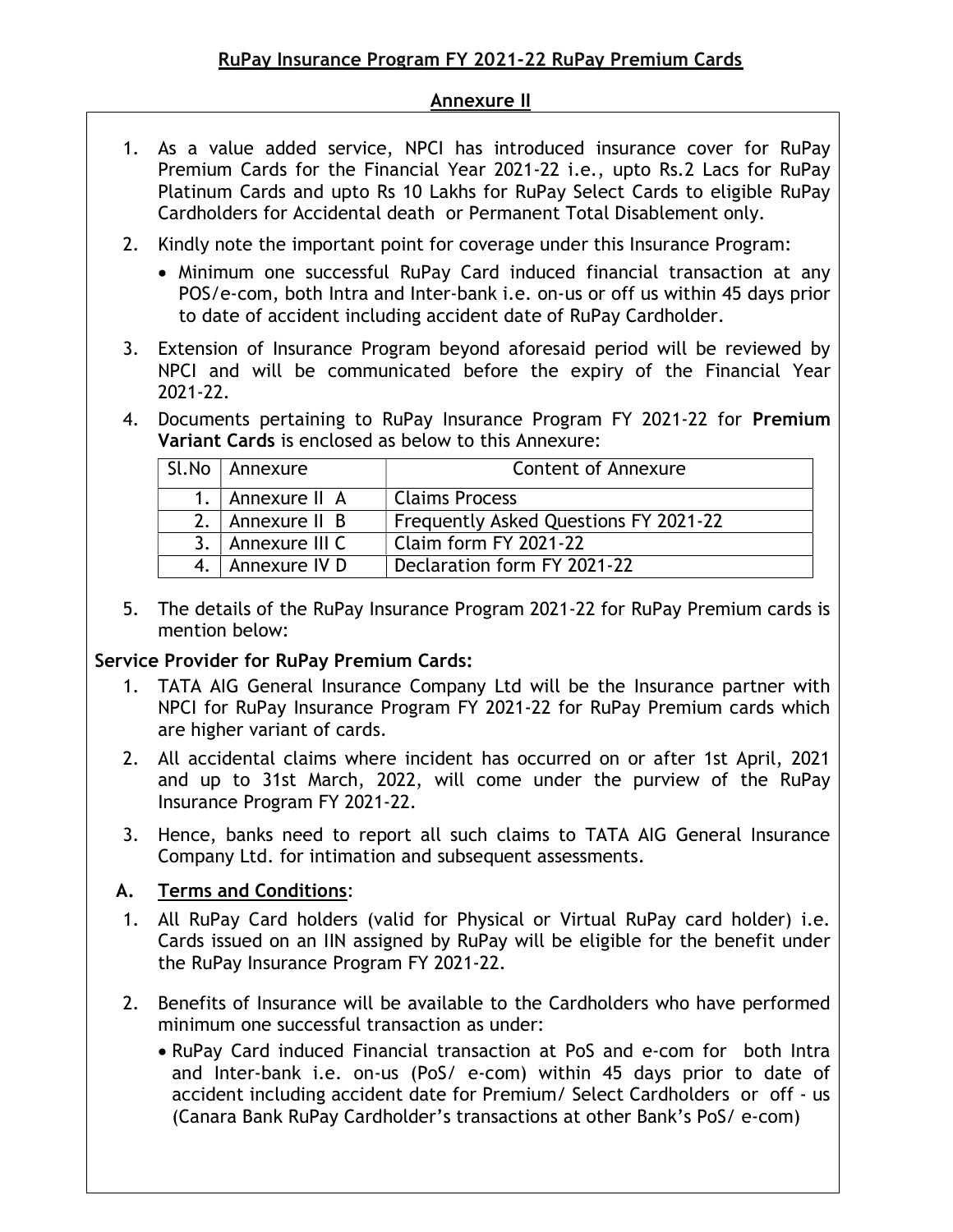- 3. Under the RuPay Insurance Program FY 2021-22 RuPay cardholders will be eligible for the compensation on only 1 eligible RuPay card per cardholder or per customer, even if multiple cards held by cardholder of same / different bank are meeting the eligibility criteria. The choice of the card for the claim would rest with the customer.
- 4. The Personal Accident Insurance Death and Permanent Total Disability would be an open policy for any kind of accident related to death or permanent total disability.
- 5. In the event that the date of accident is within 45 days prior to date of accident including accident date for Premium Cardholders from the date of issuance of the RuPay card, the policy would respond in favour of the cardholder even if no transaction has been carried out using the card.
- 6. Personal Accident Insurance is open to all RuPay cardholders subject to fulfillment of the terms and conditions of the policy.
- 7. Compensation of insurance benefit will be made to the eligible beneficiary on submission of complete documentation set prescribed under "Procedure for claim".
- 8. While filing insurance claim at the request of beneficiary, Bank should ensure that applicant is a bonafide beneficiary as per the law of the land.

# B. Procedure for Claim:

- 1. Claim for insurance benefit against policy will need to be submitted by the Bank. NPCI has made this arrangement as a value added offering on RuPay Card, however process provisions have been made whereby Bank is required to register the claims directly with TATA AIG General Insurance Company Ltd as per claim process enclosed below.
- 2. Claim intimation should be made within ninety (90) days from the date of accident. In case where a person is hospitalized (and under a critical condition) and is unable to file claim within 90 days of loss/incident such claim cases will be accepted by TATA AIG General Insurance Company Ltd. for investigation and honoured, if all terms under the policy are met as on date of accident.
- 3. All supporting documents relating to the claim must be submitted within sixty (60) days from the date of claim intimation.
- 4. The claims will be settled in ten (10) working days from the date of receiving the complete document set and assessment of entitlement by TATA AIG General Insurance Company Ltd.
- 5. For any assistance required from NPCI , Banks can communicate at the email id: rupayinsurance@npci.org.in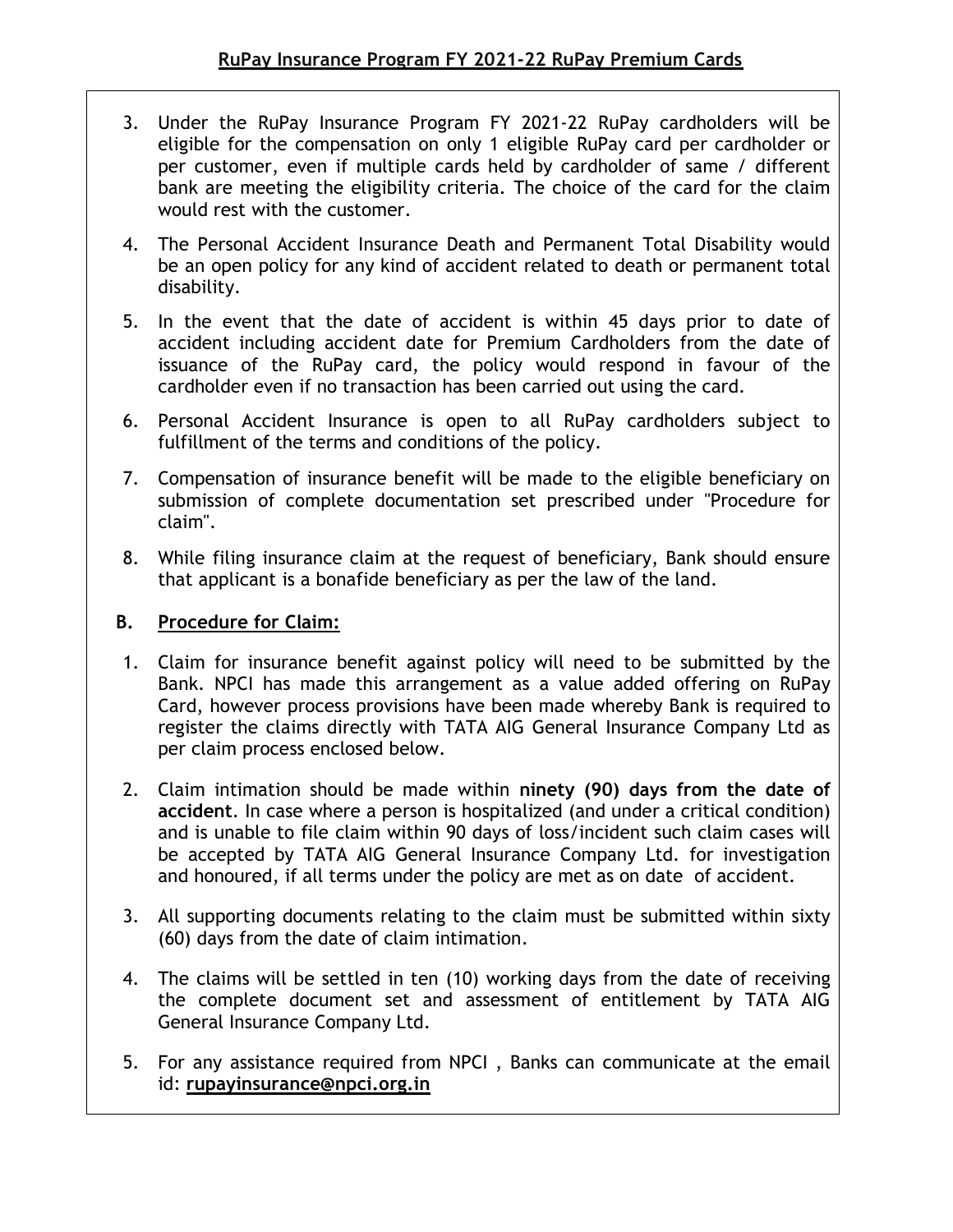## Annexure II A- Claims Process for Rupay Platinum and Higher Variant Cards.

#### A. Claim intimation:

- 1. All the claims where incident has happened in the financial year 2021-22, should be intimated to the dedicated claims id rupay@tataaig.com.
- 2. TATA AIG will register the claim and provide the claim number to our Bank within 2 working days with the policy number in subject line.
- 3. Claim intimation should be within Ninety (90) days from the date of accident. In case where a person is hospitalized (and under a critical condition) and is unable to file claim within 90 days of loss/incident such claim cases will be accepted by TATA AIG for investigation and honoured, if all terms under the policy are met as on date of accident.

## B. Documents Receipt / Follow-up:

All documents are to be received at TATA AIG General Insurance Company Limited office at the below mentioned address:

#### Claims Department:

TATA – AIG General Insurance Co. Ltd A-501, 5th Floor, Bldg No – 4, Infinity Park, Dindoshi, Malad (East) Mumbai- 400097

- 1. Claim intimation should be within Ninety (90) days from the date of accident. In case where a person is hospitalized (and under a critical condition) and is unable to file claim within 90 days of loss/incident such claim cases will be accepted by TATA AIG General Insurance Co. Ltd. for investigation and honoured, if all terms under the policy are met as on date of accident.
- 2. All supporting documents relating to the claim must be submitted within sixty (60) days from the date of intimation.
- 3. The eligible claims will be settled in ten (10) working days from the date of receiving the complete documents set.
- 4. In case the settlement is not confirmed, the Bank should follow up with TATA AIG General Insurance Co. Ltd. for status update of the claim and comply for the pending requirements in hard copy by post/courier. (Scanned images of required documents shall not be sent to the Insurance Company).
- 5. In case documents are not received within sixty (60) days of claim intimation, 1<sup>st</sup> reminder, email will be issued to our Bank by TATA AIG.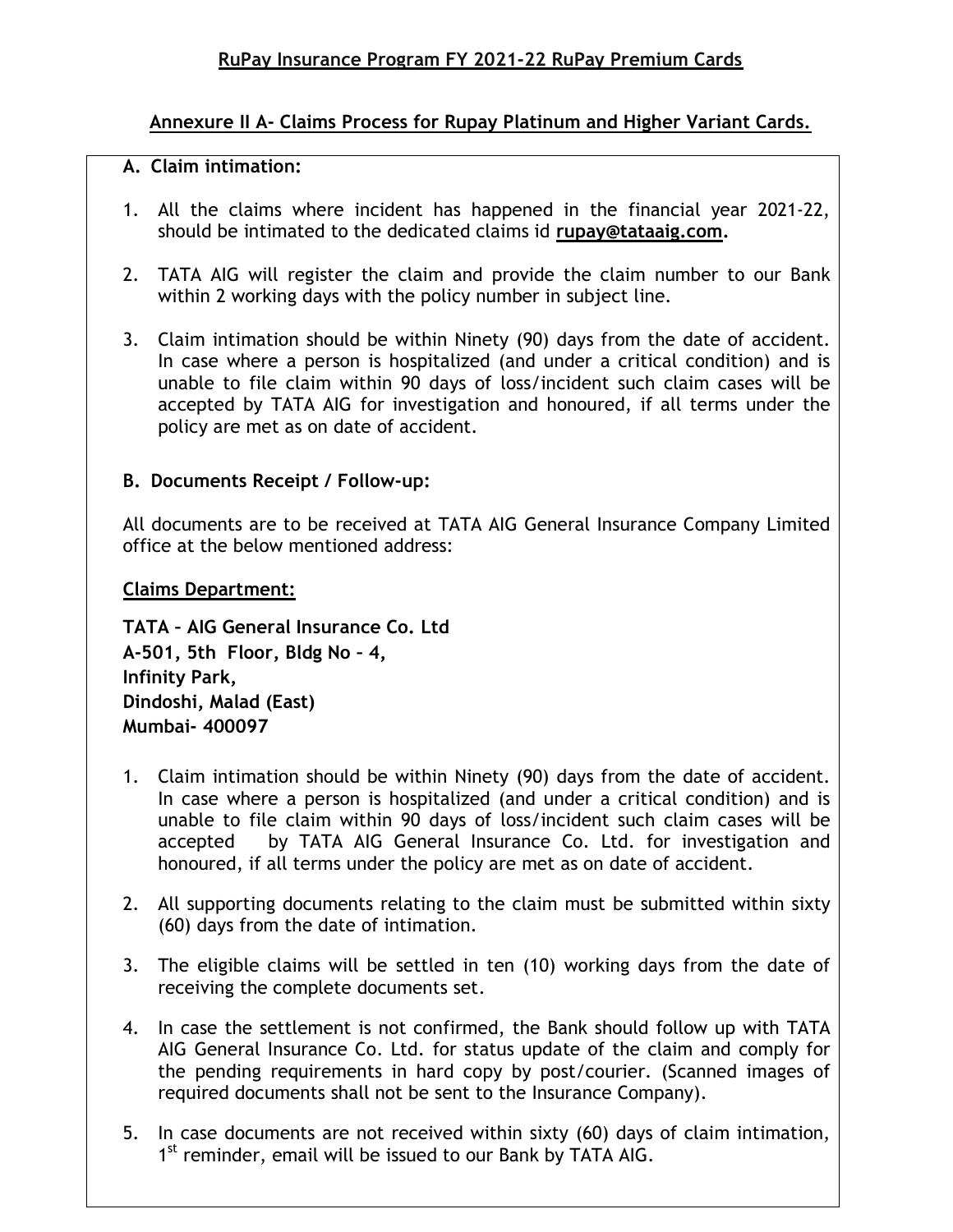- 6.  $2<sup>nd</sup>$  reminder email will be sent by TATA AIG after eighty one (81) days from claim.
- 7. Closure email / hard copy letter will be sent to Bank on 90th day from claim intimation in case of no communication received from our Bank and claim will be closed in the TATA AIG system.

## C. Investigator Appointment (Specific cases that need detailed investigation)

Based on the merit of the claim, TATA AIG investigation team shall be appointed. TAT: T+3 (T is the day on which the claim documents received from our Bank).

In 30 days, Investigation report will be finalized. If there is a delay because of some more facts, an interim report will be requested.

# D. Claims Follow up / Processing:

The reminders shall be sent by TATA AIG to our Bank at regular intervals for pending claim documents, a communication via letter in hard copy / email will be sent to client with defined timeline. All emails sent for the purpose of follow up should be marked to NPCI Insurance mail id rupayinsurance@npci.org.in.

Reminder process would be same for the documents deficiency also.

1<sup>st</sup> reminder T+61

2<sup>nd</sup> reminder T+81

Closure Letter T+90

T is Date of Intimation

# E. Escalation Matrix

#### For Claims & Policy Administration

| No             | <b>SI. Escalation</b><br>Level | <b>Name</b>         | <b>Designation</b>             | <b>Email</b><br>ID                           | <b>Contact</b><br><b>Number</b>    |
|----------------|--------------------------------|---------------------|--------------------------------|----------------------------------------------|------------------------------------|
| 1              | First                          | Dipa Gurav          | Deputy<br>Manager              | Dipa.gurav@tataaig.com/<br>rupay@tataaig.com | 9819342908/<br>$022 -$<br>66933774 |
| $\overline{2}$ | Second                         | <b>Milind Ambre</b> | Chief<br>Manager               | Milind.ambre@tataaig.com                     | 9619060235                         |
| 3              | Final                          | Dr. Vishal Sawat    | Associate<br>Vice<br>President | Vishal.sawant@tataaig.com                    | 9324201008                         |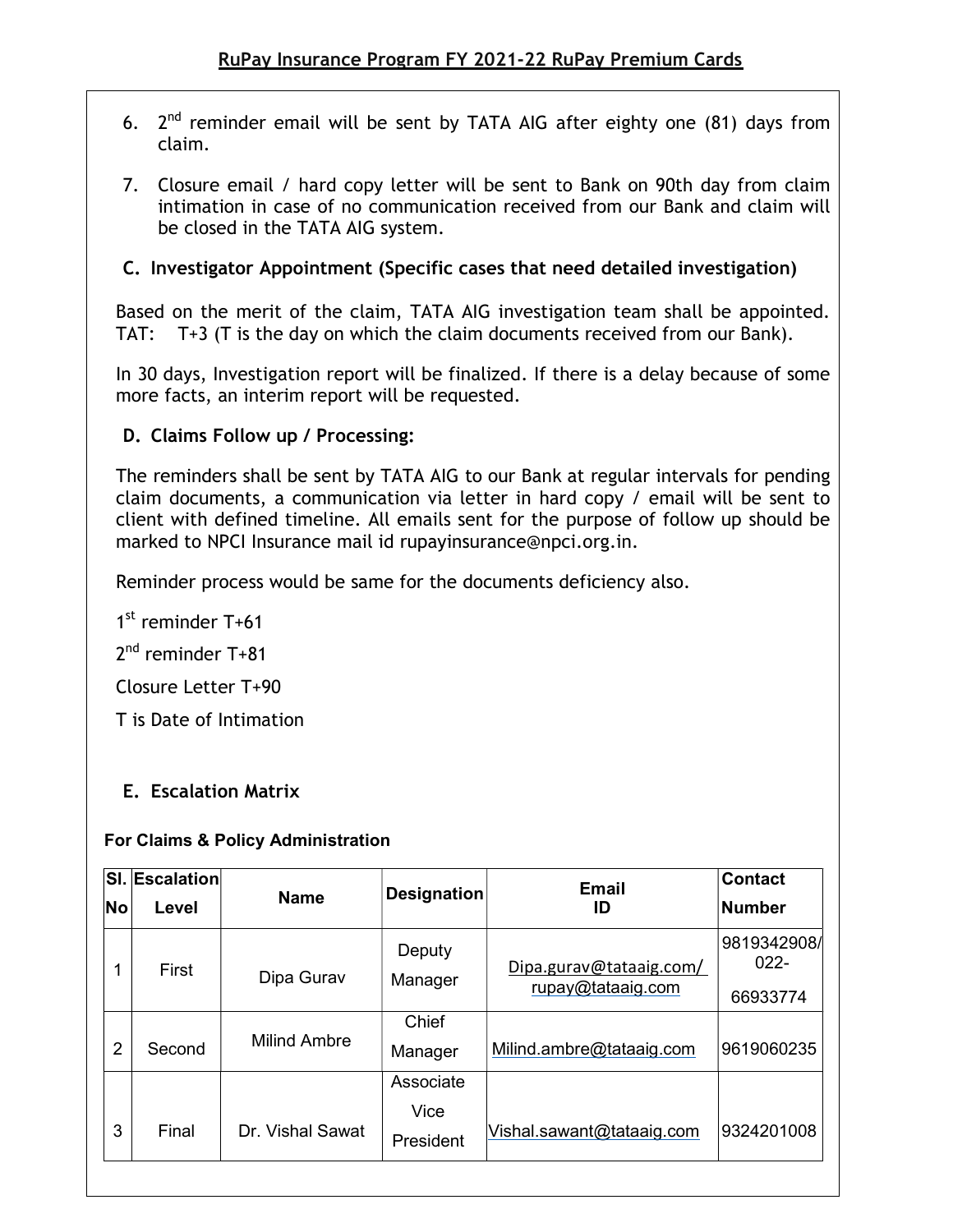## F. Claim Payment:

Once the claim is approved, the payment in the form of NEFT shall be done to the cardholder (in case of Disablement) / to nominee or legal heir (in case of Death) along with a covering letter.

## G. Dispute Management

Committee of 3 people as mentioned below to resolve the dispute.

- 1. Representative from TATA AIG General Insurance Co. Ltd.
- 2. Representative from NPCI.
- 3. Representative/s of the disputing Bank/s.

# H. Document check list

## For Accidental Death Claims:

- a. Claim Form duly completed and signed.
- b. Original or Certified copy of Death Certificate.
- c. Original or Certified copy of FIR/ Police report giving description of the accident.
- d. Original or certified copy of Post Mortem Report along with Chemical Analysis/ FSL reports (wherever applicable).
- e. Copy of all medical records, if hospitalised
- f. Copy of Newspaper cutting, if any.
- g. Original CKYC Form with KYC, NEFT documents of Nominee
- h. Aadhar copies of Cardholder and Nominee.
- i. Declaration from Card Issuing Banks duly signed by authorized signatory and bank stamp specifying that:
	- 1. Cardholder is holding a RuPay card on RuPay issued IIN (Issuer Identification Number-First 6 Digits of Card Number) and mention the 16 digit card number.
	- 2. Compliance of 45 days transaction criteria (to be supported with transaction log/ account statement from the bank's system).
	- 3. Nominee details (including NEFT details) as per bank. Nominee form submitted at the time of account opening\*
	- 4. Brief description of Accident as per FIR translated in English or Hindi.
	- 5. Bank official's Name and contact details with email ID.

\*Additional documents may be requested by TATA AIG based on the case requirement such as Medical Reports, Identity documents, etc.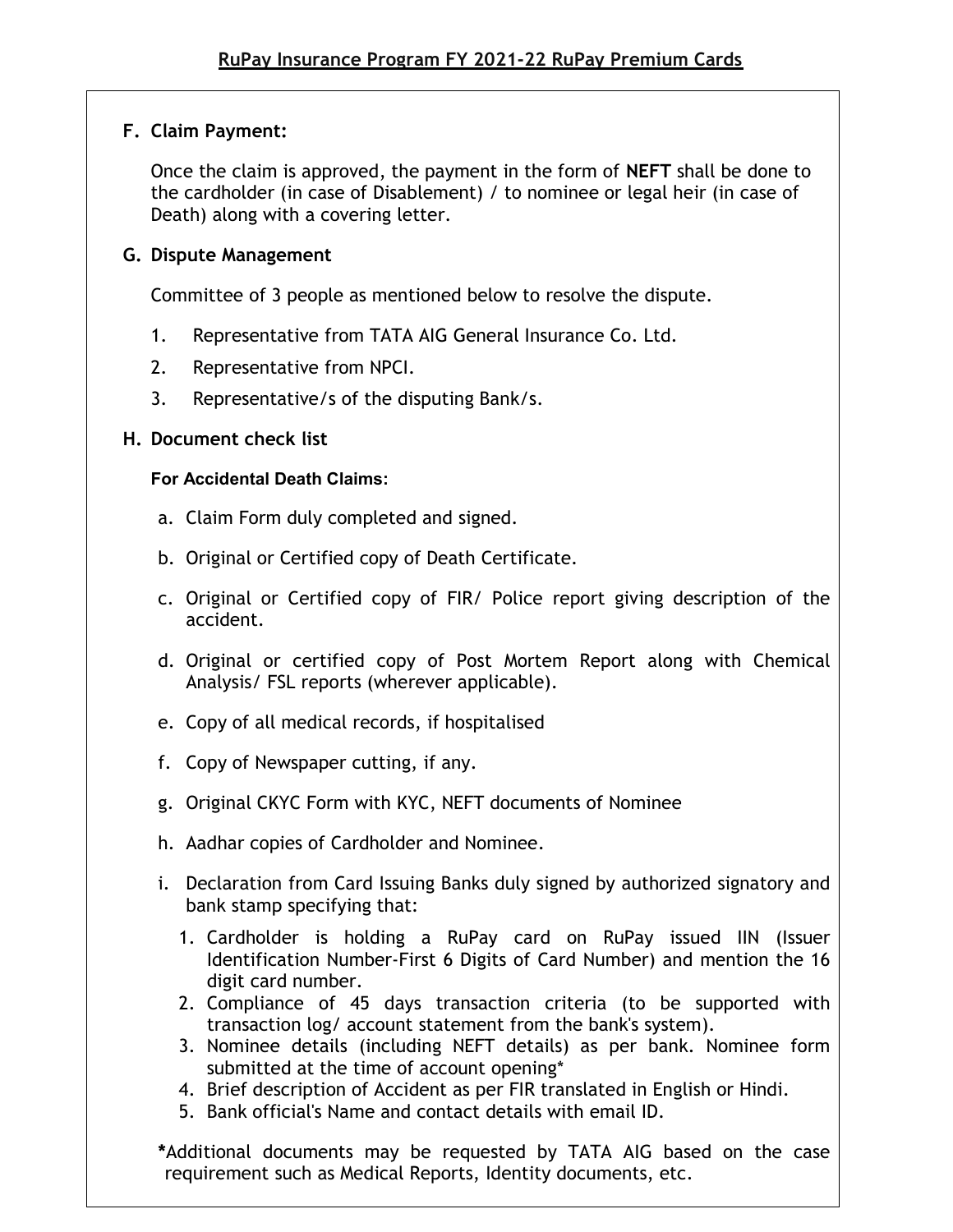#### Permanent Total Disability Claim:

- a. Claim Form duly completed and signed.
- b. Copy of discharge card along with all investigation report, consultation / follow- up notes wherein insured had undergone pertaining to accident and case history confirmation therein duration & percentage of disability duly certified by the concerned / treating Physician / Surgeon.
- c. Original or Certified copy of FIR/ Police report giving description of the accident.
- d. All investigation report in original copies\* thereof in respect of tests had undergone pertaining to accident.
- e. Additional documents, if any, based on merit of the loss.
- f. Aadhar copies of Cardholder and Nominee
- g. Declaration from Card Issuing Banks duly signed by authorized signatory and bank stamp specifying that:
- 1. Cardholder is holding a RuPay card on RuPay issued IIN and mention the 16 digit card number
- 2. Meeting 45 days transaction criteria (include the transaction log / account statement of 45 days from the system)
- 3. Nominee Name and his banking details (including Passbook copy)
- 4. Brief description of Accident as per FIR translated in English or Hindi.
- 5. Bank official's Name and contact details with email ID.
- \* If the original claim documents are submitted to any particular General Insurance co., copies of the same duly certified by Branch in-charge of RuPay card issuing bank can be submitted.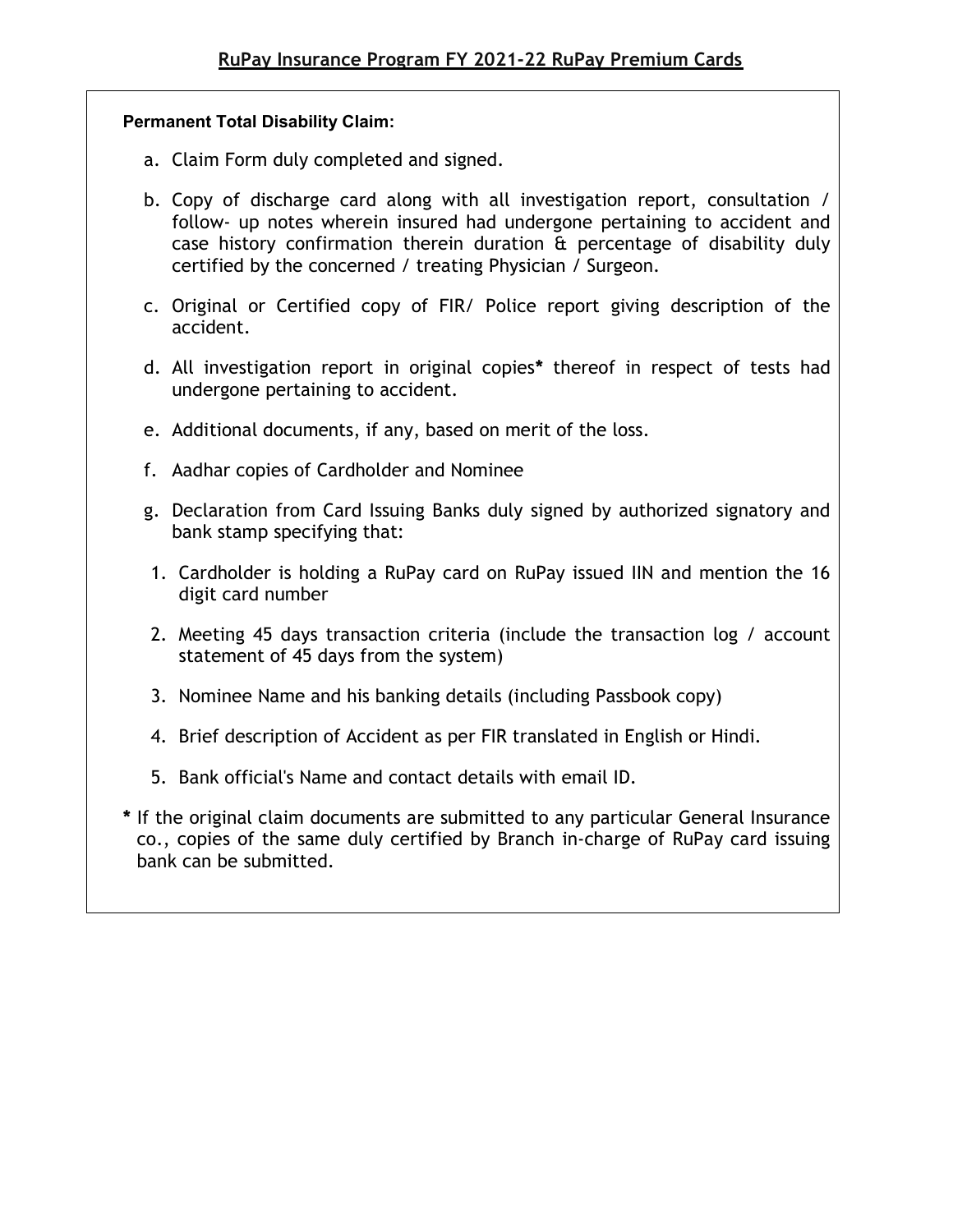#### Annexure II B -Frequently Asked Questions

#### Death Claims

#### Q1. What is an accident?

Ans. Accident or Accidental means a sudden, unforeseen and involuntary event caused by external, visible and violent means.

#### Q2. What are the benefits payable under this policy?

Ans. Now you can protect yourself with Personal Accident Insurance against accidental injuries caused by all kind of accidents. The policy provides the benefits to you, for Accidental Death and Permanent Total Disability.

#### Q3. Does the Personal Accident policy cover natural death, suicide or death due to some illness/disease/pregnancy?

Ans. No, Personal Accident policy covers death occurring only due to accidents or accidental injuries which are non- intentional or not self-inflicted.

#### Q4. What is the available sum insured under the plan?

Ans. Sum insured of upto Rs 2 lakhs for RuPay Platinum cardholders and upto Rs 10 lakh for RuPay Select cardholders.

#### Q5. What is the eligibility criterion to avail Personal Accident Insurance cover on my RuPay Card?

- Ans. Benefits of Insurance will be available to the Cardholders who have performed minimum one successful transaction as under :
	- Minimum one successful RuPay Card induced financial transaction at any POS/Ecom, both Intra and Inter-bank i.e. on-us or off us within 45 days prior to date of accident including accident date of RuPay Cardholder.

#### Q6. Is there any age limit for availing Personal Accident Policy?

Ans. Personal Accident Insurance is open to all RuPay cardholders subject to fulfilment of the terms and conditions of the policy.

#### Q7. Does the policy have a worldwide coverage?

Ans. Yes, the Personal Accident policy will cover you even if the incident has happened when out of the country. Claim will be paid in Indian rupees as per the sum insured on submission of required documentation. There is no negative list of countries.

#### Q8. Who can be the beneficiary?

Ans. The beneficiary could be nominee on the account of the cardholder or legal heir as per competent court order.

#### Q9. Who is the beneficiary in case there are multiple heirs / beneficiaries?

Ans. In case of multiple beneficiaries the claim is settled in the name of heir as per legal heir certificate submitted.

In case the legal heir absolutes his right of claim (i.e. legal heir doesn't want to claim) we will need the NOC from him/her and the claim can be settled in the name of other beneficiary so nominated.

#### Q10. How do I make a claim?

Ans. Please fill the entire documents as per the checklist and submit the same to the Bank / Bank branch where RuPay cardholder has an account.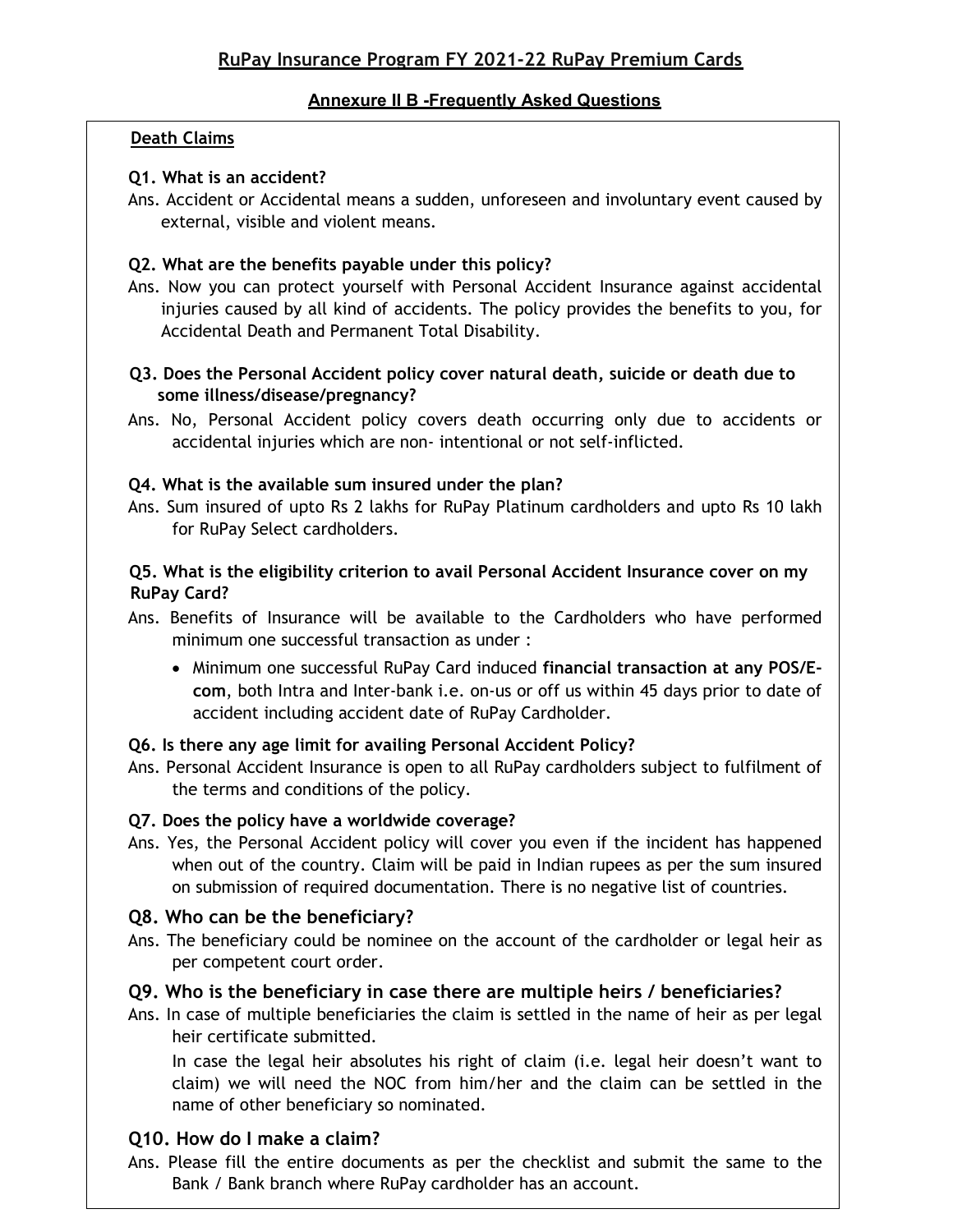### Q11. Whom should I contact in case of a claim?

Ans. Please contact RuPay cardholder Bank / Bank branch of which RuPay cardholder has a card for intimating claim.

#### Q12. What are the claim documents to be submitted in case of a claim, whether incident has happened in India or overseas?

#### Ans. For Accidental Death Claims:

- a. Claim Form duly completed and signed.
- b. Original or Certified copy of Death Certificate.
- c. Original or Certified copy of FIR/ Police report giving description of the accident.
- d. Original or certified copy of Post Mortem Report along with Chemical Analysis/ FSL reports (wherever applicable).
- e. Copy of all medical records, if hospitalised
- f. Copy of News paper cutting, if any.
- g. Original CKYC Form with KYC, NEFT documents of Nominee
- h. Aadhar copies of Cardholder and Nominee.
- i. Declaration from Card Issuing Banks duly signed by authorized signatory and bank stamp specifying that:
	- 1. Cardholder is holding a RuPay card on RuPay issued IIN (Issuer Identification Number-First 6 Digits of Card Number) and mention the 16 digit card number.
	- 2. Compliance of 45 days transaction criteria (to be supported with transaction log/ account statement from the bank's system).
	- 3. Nominee details (including NEFT details) as per bank. Nominee form submitted at the time of account opening\*
	- 4. Brief description of Accident as per FIR translated in English or Hindi.
	- 5. Bank official's Name and contact details with email ID.
- \* Additional documents may be requested by TATA AIG based on the case requirement such as Medical Reports, Identity documents, etc.
- \*\* If the original claim documents are submitted to any particular General Insurance co., copies of the same duly certified by Branch in-charge of RuPay card issuing bank can be submitted.

## Q13. In how many days the claims will be settled?

Ans. The claims will be settled in ten (10) working days from the date of receiving the complete document set by TATA AIG General Insurance Co. Ltd

## Q14. In how many days should I intimate about claim?

Ans. The intimation should be immediate to TATA AIG General Insurance Co. Ltd or Bank but not later than ninety (90) days of the date of accident. In case where the person is hospitalized (and under critical condition) and is unable to file claim within ninety (90) days of loss/incident such claim cases will be accepted by TATA AIG General Insurance Co. Ltd for investigation and honoured, if all terms under the policy are met as on date of accident.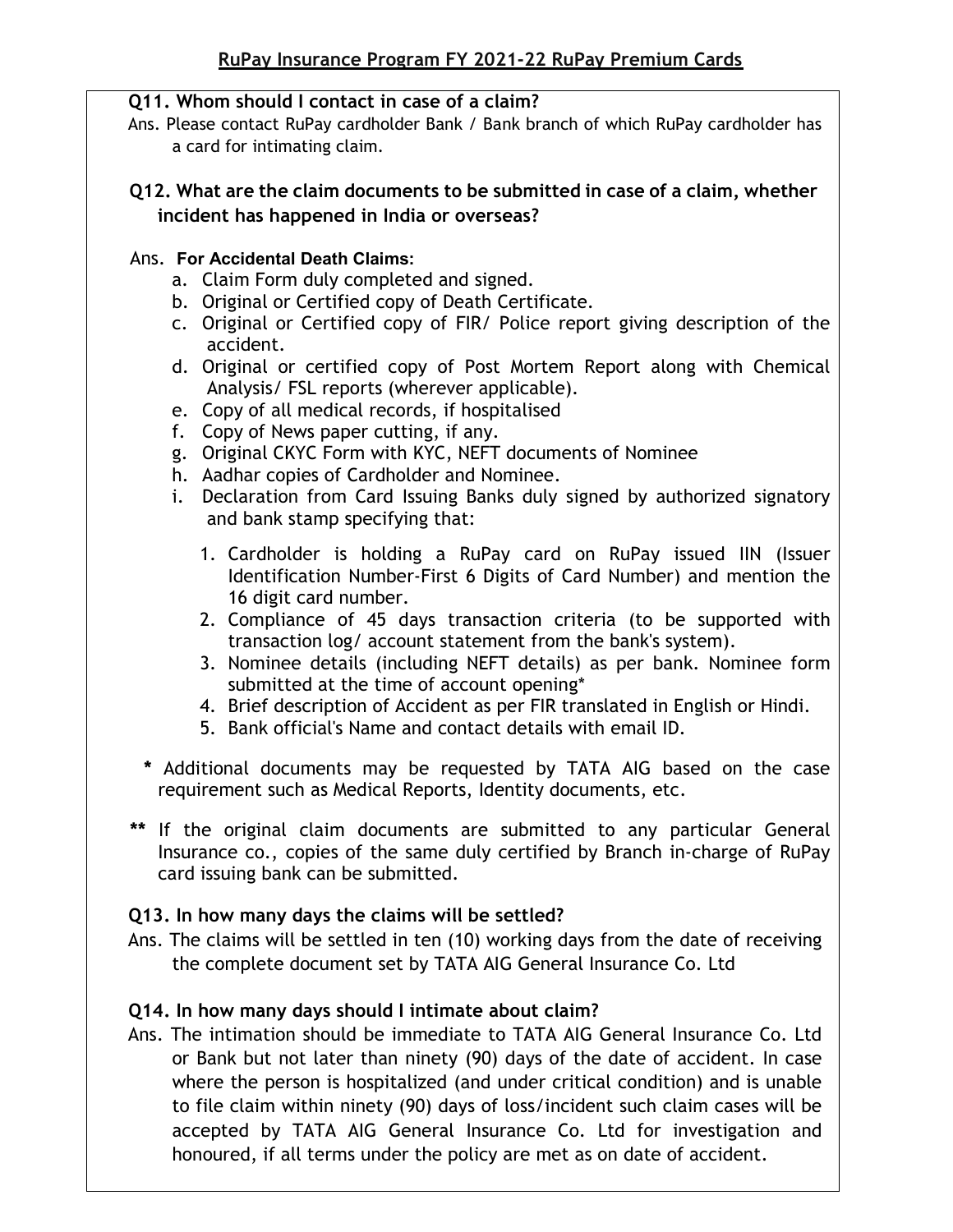### Q15. In how many days should I submit the claim documents?

Ans. The claim documents must be submitted within sixty (60) days from the date of claim intimation.

## Q16. In case RuPay Cardholder having a Personal Accident policy with another insurance Company, will this Insurance Policy will be an additional cover?

Ans. Yes, the policy is a benefit policy and hence it will be an additional cover over the other Personal Accident insurance policies being held by the cardholder.

## Q17. What do you mean by exclusions?

Ans. Exclusions are situations or conditions wherein TATA AIG General Insurance Co. Ltd is not liable to pay the benefits to insured person in the event of accident.

## Q18. What are the exclusions applicable?

- Ans. TATA AIG General Insurance Co. Ltd shall not be liable under this policy for the following exclusions:
	- 1. Compensation under more than one of the foregoing Sub-clauses in respect of the same period of disablement of the Insured person.
	- 2. Any other payment to the same person after a claim under one of the Sub-Clauses (a), (b), or (d) has been admitted and become payable. However, amounts relating to medical expenses, carriage of dead body would be payable in addition if applicable

Sub-clause  $(a)$ : If such injury shall within twelve calendar months of its occurrence be the sole and direct cause of the death of the Insured person, the Capital Sum Insured stated in the Policy Schedule hereto, applicable to such insured person.

Sub-Clause (b): If such injury shall within twelve calendar months of its occurrence be the sole and direct cause of the total and irrecoverable loss of

1.a.a. Sight of both eyes, or of the actual loss by "physical separation" of two entire hands or two entire feet, or of one entire hand and one entire foot, or of such loss of sight of one eye and such loss of sight of one eye and such loss of one entire hand or one entire foot, the Capital Sum Insured stated in the Policy Schedule herein applicable to such Insured person.

1.a.b. Use of two hands or two feet, or of one hand and one foot, or of such loss of sight of one eye and such loss of use of one hand or one foot, the Capital Sum Insured stated in the Policy Schedule hereto, applicable to such Insured person.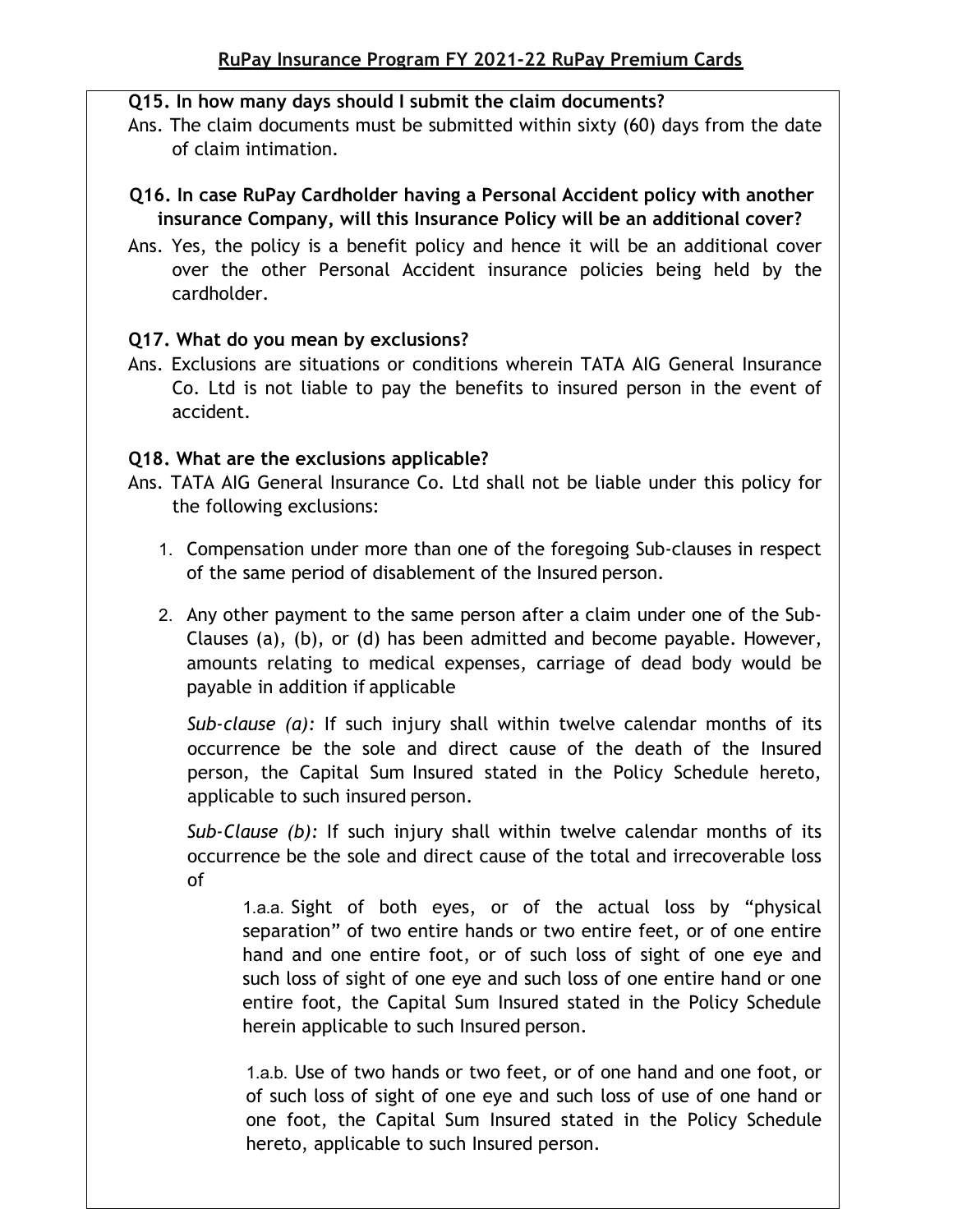Sub-Clause (c): If such injury shall within twelve calendar months of its occurrence be the sole and direct cause of the total and irrecoverable loss of

- 1. the sight of one eye, or of the actual loss by physical separation of one entire hand or of one entire foot, fifty percent (50%) of the Capital Sum Insured stated in the Policy Schedule hereto, applicable to such Insured person.
- 2. total and irrecoverable loss of use of a hand or a foot without physical separation, fifty percent (50%) of the Capital Sum Insured stated in the Policy Schedule hereto, applicable to such Insured person.

Note: For the purpose of Clauses (b) and (c) above, physical separation of a hand means separation at or above the wrist and of the foot means at or above the ankle.

Sub-Clause (d): If such injury shall, as a direct consequence thereof, immediately, permanently, totally and absolutely, disable the Insured person from engaging in being occupied with or giving attention to any employment or occupation of any description whatsoever, then a lump sum equal to hundred percent (100%) of the Capital Sum Insured, stated in the Policy Schedule hereto applicable to such insured person.

Any payment in case of more than one claim in respect of such insured person under the Policy during any one period of insurance by which the maximum liability of the Company specified in the Policy schedule applicable to such Insured person would exceed the sum payable under sub-clause (a) of this Policy to such insured person. However, amount relating to medical expenses and carriage of dead body would be payable in addition if applicable.

Sub-clause  $(a)$ : If such injury shall within twelve calendar months of its occurrence be the sole and direct cause of the death of the Insured person, the Capital Sum Insured stated in the Policy Schedule hereto, applicable to such insured person.

- 1. Payment of weekly compensation until the total amount shall have been ascertained and agreed.
- 2. Payment of compensation in respect of Death, injury of Disablement of the Insured person (a) from intentional self-injury, suicide or attempted suicide, (b) whilst under the influence of intoxicating liquor or drugs (c) whilst engaging in Aviation or Ballooning whilst mounting into, dismounting from or traveling in any balloon or aircraft other than as a passenger (fare paying or otherwise) in any duly licensed standard type of aircraft anywhere in the world, (d) directly or indirectly caused by venereal diseases, aids or insanity, (e) arising or resulting from the insured person committing any breach of law with criminal intent, (Standard type of Aircraft means any aircraft duly licensed to carry passengers ( for hire or otherwise) by appropriate authority irrespective of whether such an aircraft is privately owned OR chartered OR operated by a regular airline OR whether such an aircraft has a single engine or multi engine.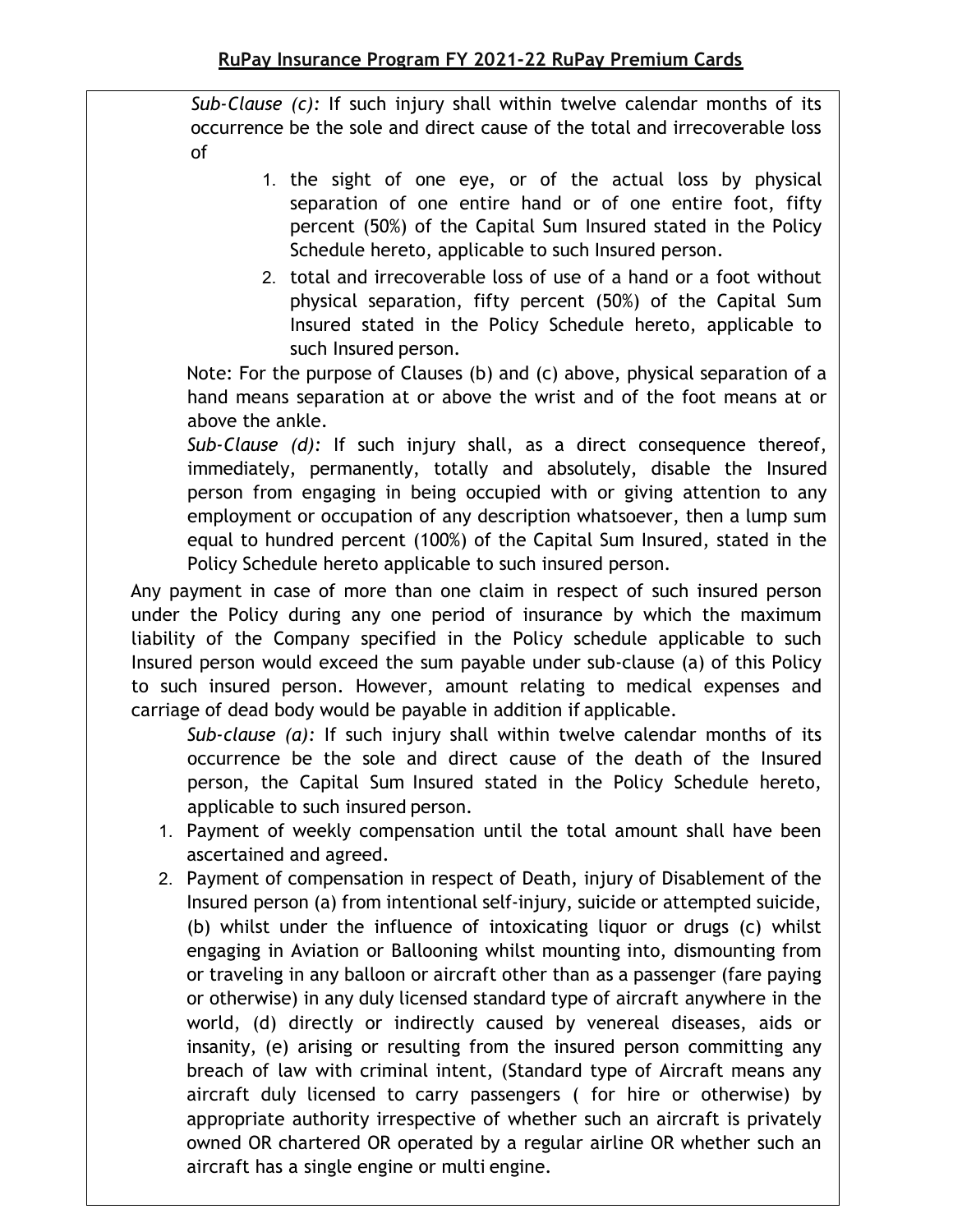- 3. Payment of compensation in respect of Death, Injury or Disablement of the Insured person due to or arising out of or directly or indirectly connected with or traceable to: War, Invasion, Act or foreign enemy, Hostilities (whether war be declared or not), Civil War, Rebellion, Revolution, Insurrection, Mutiny, Military or Usurped Power Seizure, Capture, Arrests, Restraints and Detainments of all kings, princes and people of whatsoever nation condition or quality.
- 4. Payment of Compensation in respect of death of, or bodily injury or any disease or illness to the Insured person -
- Directly or indirectly caused by or contributed to by or arising from ionising radiations or contamination by radioactivity from any nuclear fuel or from any nuclear waste from the combustion of nuclear fuel. For the purpose of this exception, combustion shall include any self-sustaining process of nuclear fission.
- Directly or indirectly caused by or contributed to by or arising from nuclear weapons material.
- Provided also that the due observance and fulfillment of the terms and conditions of this Policy (which conditions and all endorsements hereon are to be read as part of this Policy) shall so far as they relate to anything to be done or not to be done by the Insured and/or Insured person be a condition precedent to any liability of the Company under this Policy.
- 5. Pregnancy Exclusion Clause : The Insurance under this Policy shall not extend to cover death or disablement resulting directly or indirectly caused by contributed to or aggravated or prolonged by child birth or from pregnancy or in consequence thereof.
- Q19. If the incident occurs in a timeline of 0-45 days of issuance of the RuPay card, thereby not giving a window of 45 days qualifying criteria for doing a transaction in order to be eligible for the insurance benefit, is the Cover still valid?
- Ans. Yes, as an exception in such cases the cover is still valid and claim can be intimated as applicable for Premium Cardholders.
- Q20. Since the cover is effective 1st April, 2021 and upto 31st March, 2022, if incident happens on 15th April, 2021 and the transaction has happened prior to the policy period is the cover valid?
- Ans. Yes, as long as the incident has happened in the policy period the cover is valid.
- Q21.For how many cards will I be eligible for the compensation of Insurance cover?
- Ans. The Insurance policy is applicable for the compensation of only one eligible RuPay card per cardholder or per customer, even if multiple cards held by cardholder of same /different banks meet the eligibility criteria. The choice of the card for the claim would rest with the customer.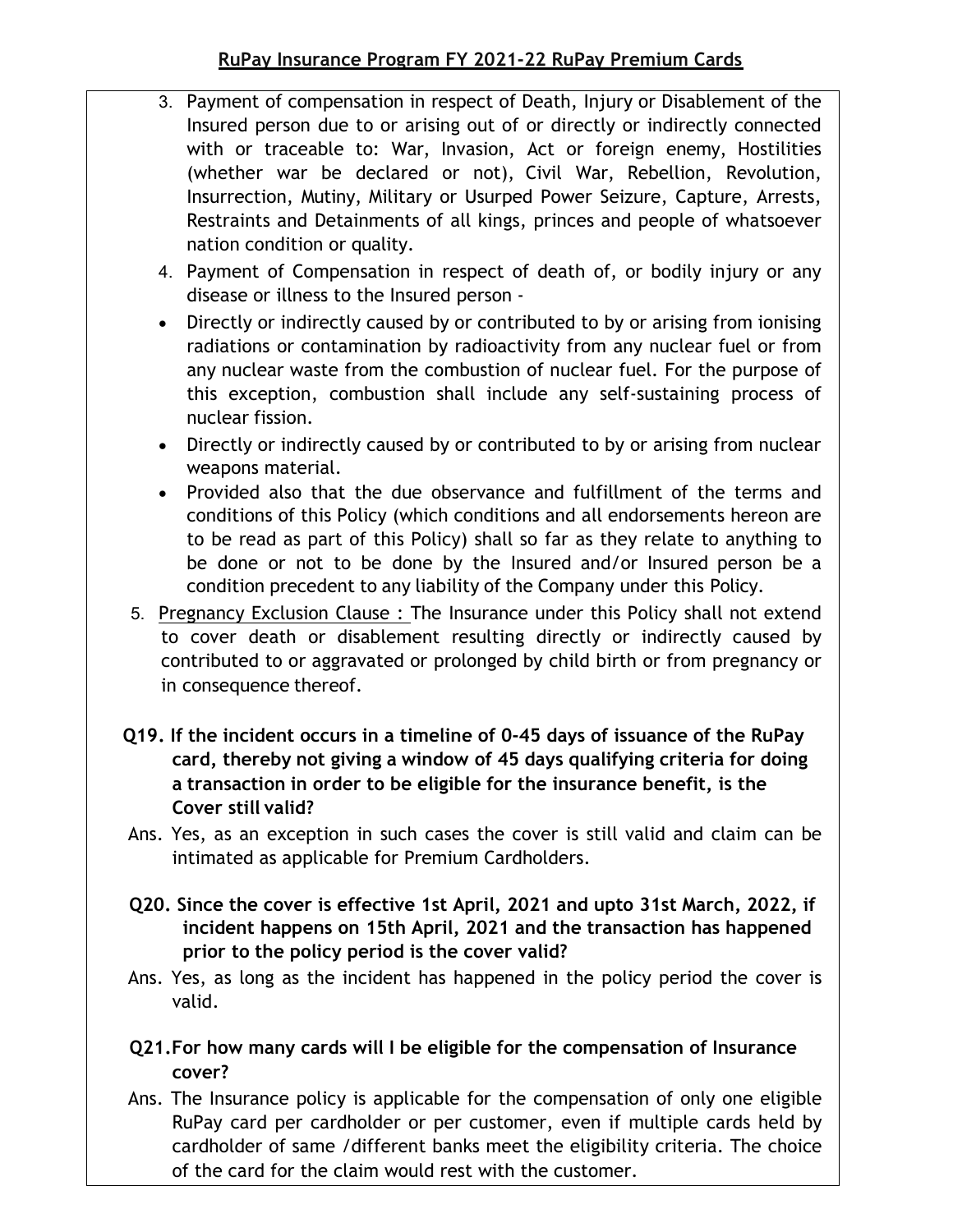### Permanent Total Disability

### Q1. What is Permanent Total Disability?

Ans. Permanent Total Disability is defined as permanent loss of ability to use a body part due to accidental injuries. The cover is restricted as mentioned in table in answer to Question No 3 below.

#### Q2. What is the benefits payable under this policy?

Ans. This policy pays for any Permanent Total Disability due to an accident.

# Q3. What is covered under Permanent Total Disability whether incident has happened in India or overseas?

Ans. Permanent Total Disability due to an accident will cover the following

| <b>The Disablement</b>                                                                                                                                                                                                                                               | <b>Compensation %</b> |
|----------------------------------------------------------------------------------------------------------------------------------------------------------------------------------------------------------------------------------------------------------------------|-----------------------|
| 1) Permanent Total Disablement                                                                                                                                                                                                                                       | 100%                  |
| 2) Permanent and incurable insanity                                                                                                                                                                                                                                  | 100%                  |
| 3) Permanent Total Loss of two Limbs                                                                                                                                                                                                                                 | 100%                  |
| 4) Permanent Total Loss of Sight in both eyes                                                                                                                                                                                                                        | 100%                  |
| 5) Permanent Total Loss of Sight of one eye and one Limb                                                                                                                                                                                                             | 100%                  |
| 6) Permanent Total Loss of Speech                                                                                                                                                                                                                                    | 100%                  |
| 7) Complete removal of the lower jaw                                                                                                                                                                                                                                 | 100%                  |
| 8) Permanent Total Loss of Mastication                                                                                                                                                                                                                               | 100%                  |
| 9) Permanent Total Loss of the central nervous system or the<br>thorax and all abdominal organs resulting in the complete<br>inability to engage in any job and the inability to carry out<br><b>Daily Activities</b> essential to life without full time assistance | 100%                  |
| 10) Permanent Total Loss of Hearing in both ears                                                                                                                                                                                                                     | 75%                   |
| 11) Permanent Total Loss of one Limb                                                                                                                                                                                                                                 | 50%                   |
| 12) Permanent Total Loss of Sight of one eye                                                                                                                                                                                                                         | 50%                   |
| 13) Permanent Total Loss of Hearing in one ear                                                                                                                                                                                                                       | 15%                   |
| 14) Permanent Total Loss of the lens in one eye                                                                                                                                                                                                                      | 25%                   |
| 15) Permanent Total Loss of use of four fingers and thumb of<br>either hand                                                                                                                                                                                          | 40%                   |
| 16) Permanent Total Loss of use of four fingers of either hand                                                                                                                                                                                                       | 20%                   |
| 17) Permanent Total Loss of use of one thumb of either hand:<br>a) Both Joints                                                                                                                                                                                       | 20%                   |
| b) One joint                                                                                                                                                                                                                                                         | 10%                   |
| 18) Permanent Total Loss of one finger of either hand:<br>a) Three joints<br>b) Two joints<br>c) One joint                                                                                                                                                           | 5%<br>3.50%<br>2%     |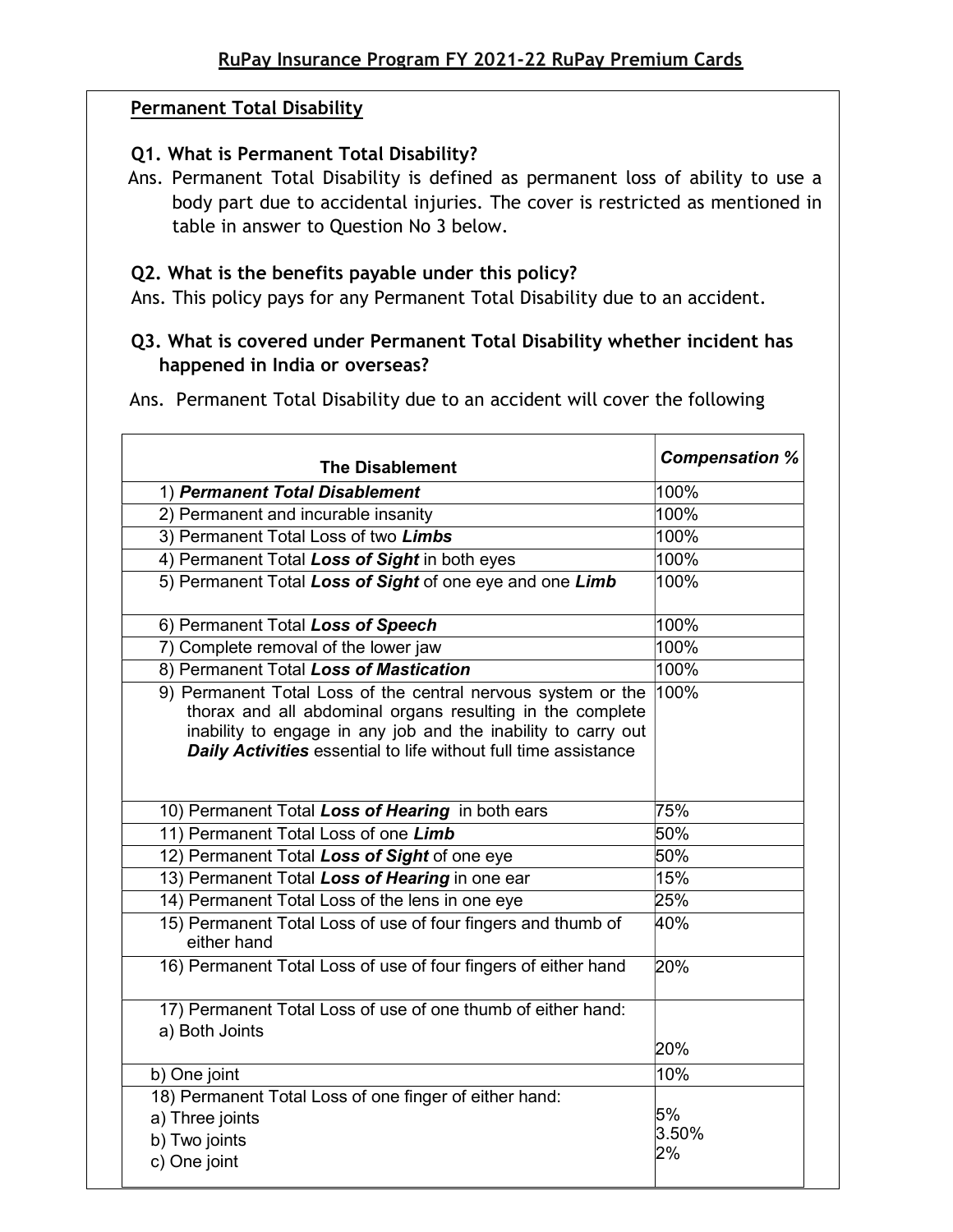| 19) Permanent Total Loss of use of toes:              |       |
|-------------------------------------------------------|-------|
| All-one foot                                          | 15%   |
| ii.<br>Big-both joints                                | 5%    |
| Big-one Joint<br>iii.                                 | 2%    |
| Other than Big-each toe<br>İV.                        | 2%    |
| 20) Established non-union of fractured leg or kneecap | 10%   |
| 21) Shortening of leg by at least 5cms                | 7.50% |
| 22) Ankylosis of the elbow, hip or knee               | 20%   |

## Q4. What is the available sum insured under this insurance cover?

Ans. Sum insured of upto Rs 2 lakhs for RuPay Platinum cardholders and upto Rs 10 lakhs for RuPay Select cardholders.

# Q5. What is the eligibility criterion to avail Permanent Total Disability Insurance cover on my RuPay Debit Card?

- Ans. Benefits of Insurance will be available to the Cardholders who have performed minimum one successful transaction as under :
	- Minimum one successful RuPay Card induced financial transaction at any POS/e-com, both Intra and Inter-bank i.e. on-us or off us within 45 days prior to date of accident including accident date of RuPay Cardholder

# Q6. Is there any age limit for opting Permanent Total Disability Policy?

Ans. Permanent Total disability Insurance policy is open to all RuPay cardholders subject to fulfilment of the terms and conditions of the policy.

# Q7. Does the policy have a worldwide coverage?

Ans. Yes, the Permanent Total Disability policy will cover you even if the incident has happened when out of the country. Claim will be paid in Indian rupees as per the sum insured on submission of required documentation. There is no negative list of countries.

# Q8. Who can be the beneficiary?

Ans. Beneficiary will be the insured under this policy.

# Q9. What are the claim documents to be submitted in case of claim?

Ans. Permanent Total Disability Claim Forms:-

- a. Claim Form duly completed and signed.
- b. Copy of discharge card along with all investigation report, consultation / follow- up notes wherein insured had undergone pertaining to accident and case history confirmation therein duration & percentage of disability duly certified by the concerned / treating Physician / Surgeon.
- c. Original or Certified copy of FIR/ Police report giving description of the accident.
- d. All investigation report in original copies\* thereof in respect of tests had undergone pertaining to accident.
- e. Additional documents, if any, based on merit of the loss.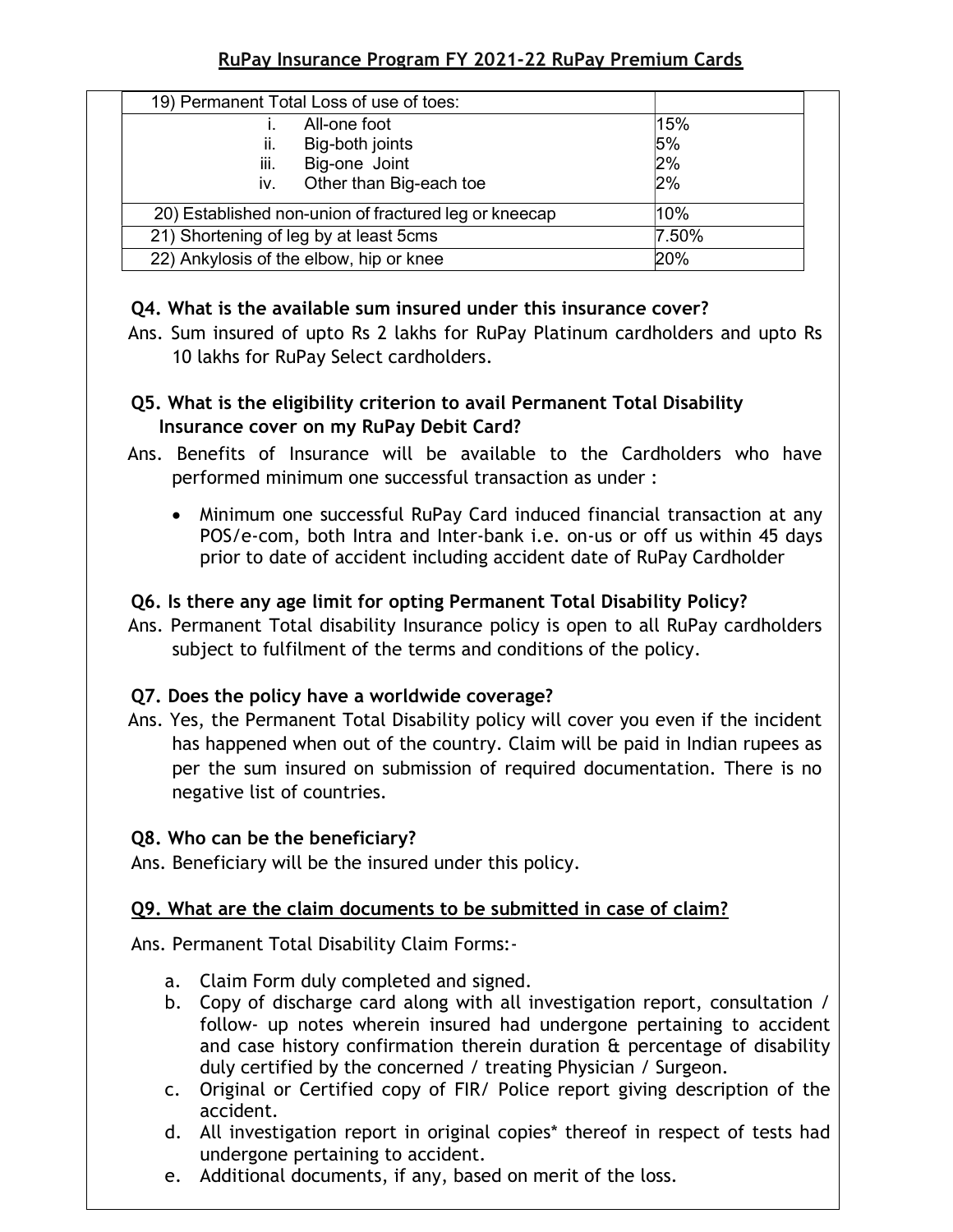- f. Aadhar copies of Cardholder and Nominee
- g. Declaration from Card Issuing Banks duly signed by authorized signatory and bank stamp specifying that:
	- 1. Cardholder is holding a RuPay card on RuPay issued IIN and mention the 16 digit card number
	- 2. Meeting 45 days transaction criteria (include the transaction log / account statement from the system)
	- 3. Nominee Name and his banking details (including Passbook copy)
	- 4. Brief description of Accident as per FIR translated in English or Hindi.
	- 5. Bank official's Name and contact details with email ID.

\* If the original claim documents are submitted to any particular General Insurance co., copies of the same duly certified by Branch in-charge of RuPay card issuing bank can be submitted.

## Q10. In how many days the claim will be settled?

Ans. The claims will be settled in ten (10) working days from the date of receiving the complete document set by TATA AIG General Insurance Co. Ltd

## Q11. Whom should I contact in case of a claim?

Ans. Please contact RuPay cardholder Bank/Bank branch of which RuPay cardholder has a card for intimating claim.

## Q12. How do I make a claim?

Ans. Please fill the entire documents as per the checklist and submit the same to the Bank/Bank branch where RuPay cardholder has an account.

## Q13. In how many days should I intimate about claim?

Ans. Please intimate about the claim within 90 days of the date of accident. In case where the person is hospitalized (and under critical condition) and is unable to file claim within 90 days of loss/incident such claim cases will be accepted by TATA AIG General Insurance Co. Ltd for investigation and honoured, if all terms under the policy are met as on date of accident.

## Q14. In how many days should I submit the claim documents?

Ans. The claim documents needs to be submitted within 60 days from the date of claim intimation.

# Q15. Can I claim additional cover on my existing Permanent Total Disability cover from other Insurer (s) company?

Ans. Yes, it will be an additional cover over any other existing insurance cover being held by the cardholder.

## Q16. Accidental Injury can I avail the cashless facility?

Ans. This is not a mediclaim policy hence, cashless facility is not available for Personal accident policy.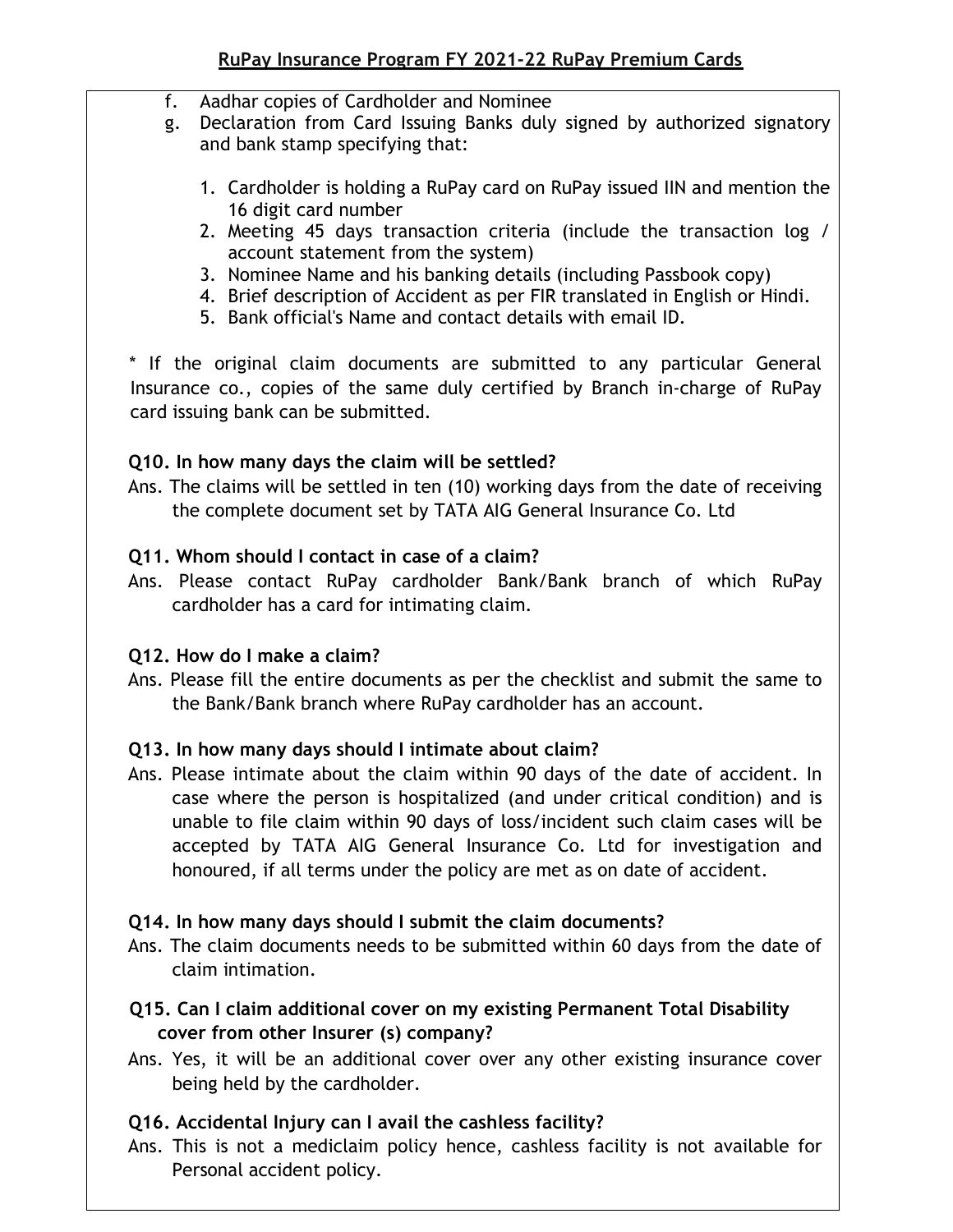# Q17. What do you mean by exclusions?

Ans. Exclusions are situations or conditions wherein TATA AIG General Insurance Co. Ltd is not liable to pay the benefits to insured person in the event of accident.

# Q18. What are the exclusions applicable?

Ans. TATA AIG General Insurance Co. Ltd shall not be liable under this policy for the following exclusions:

- 1. Compensation under more than one of the foregoing Sub-clauses in respect of the same period of disablement of the Insured person.
- 2. Any other payment to the same person after a claim under one of the Sub-Clauses (a), (b), or (d) has been admitted and become payable. However, amounts relating to medical expenses, carriage of dead body would be payable in addition if applicable.

Sub-clause  $(a)$ : If such injury shall within twelve calendar months of its occurrence be the sole and direct cause of the death of the Insured person, the Capital Sum Insured stated in the Policy Schedule hereto, applicable to such insured person.

Sub-Clause (b): If such injury shall within twelve calendar months of its occurrence be the sole and direct cause of the total and irrecoverable loss of

1.a.a. Sight of both eyes, or of the actual loss by "physical separation" of two entire hands or two entire feet, or of one entire hand and one entire foot, or of such loss of sight of one eye and such loss of sight of one eye and such loss of one entire hand or one entire foot, the Capital Sum Insured stated in the Policy Schedule herein applicable to such Insured person.

1.a.b. Use of two hands or two feet, or of one hand and one foot, or of such loss of sight of one eye and such loss of use of one hand or one foot, the Capital Sum Insured stated in the Policy Schedule hereto, applicable to such Insured person.

Sub-Clause (c): If such injury shall within twelve calendar months of its occurrence be the sole and direct cause of the total and irrecoverable loss of

- 1. the sight of one eye, or of the actual loss by physical separation of one entire hand or of one entire foot, fifty percent (50%) of the Capital Sum Insured stated in the Policy Schedule hereto, applicable to such Insured person.
- 2. total and irrecoverable loss of use of a hand or a foot without physical separation, fifty percent (50%) of the Capital Sum Insured stated in the Policy Schedule hereto, applicable to such Insured person.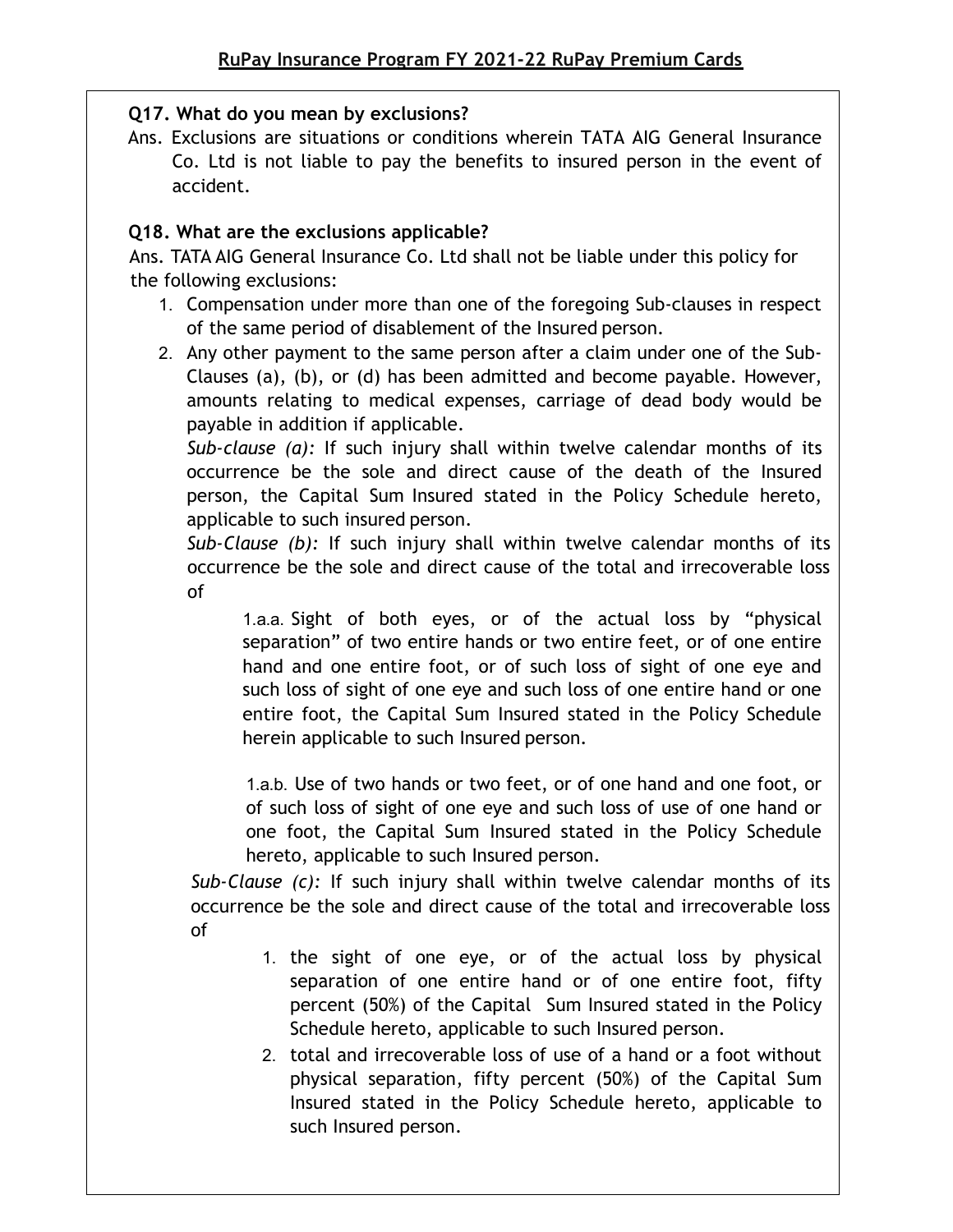Note: For the purpose of Clauses (b) and (c) above, physical separation of a hand means separation at or above the wrist and of the foot means at or above the ankle.

Sub-Clause (d): If such injury shall, as a direct consequence thereof, immediately, permanently, totally and absolutely, disable the Insured person from engaging in being occupied with or giving attention to any employment or occupation of any description whatsoever, then a lump sum equal to hundred percent (100%) of the Capital Sum Insured, stated in the Policy Schedule hereto applicable to such insured person.

Any payment in case of more than one claim in respect of such insured person under the Policy during any one period of insurance by which the maximum liability of the Company specified in the Policy schedule applicable to such Insured person would exceed the sum payable under sub-clause (a) of this Policy to such insured person. However, amount relating to medical expenses and carriage of dead body would be payable in addition if applicable.

Sub-clause (a): If such injury shall within twelve calendar months of its occurrence be the sole and direct cause of the death of the Insured person, the Capital Sum Insured stated in the Policy Schedule hereto, applicable to such insured person.

- 1. Payment of weekly compensation until the total amount shall have been ascertained and agreed.
- 2. Payment of compensation in respect of Death, injury of Disablement of the Insured person (a) from intentional self-injury, suicide or attempted suicide, (b) whilst under the influence of intoxicating liquor or drugs (c) whilst engaging in Aviation or Ballooning whilst mounting into, dismounting from or traveling in any balloon or aircraft other than as a passenger (fare paying or otherwise) in any duly licensed standard type of aircraft anywhere in the world, (d) directly or indirectly caused by venereal diseases, aids or insanity, (e) arising or resulting from the insured person committing any breach of law with criminal intent, Standard type of Aircraft means any aircraft duly licensed to carry passengers ( for hire or otherwise) by appropriate authority irrespective of whether such an aircraft is privately owned OR chartered OR operated by a regular airline OR whether such an aircraft has a single engine or multi engine.
- 3. Payment of compensation in respect of Death, Injury or Disablement of the Insured person due to or arising out of or directly or indirectly connected with or traceable to: War, Invasion, Act or foreign enemy, Hostilities (whether war be declared or not), Civil War, Rebellion, Revolution, Insurrection, Mutiny, Military or Usurped Power Seizure, Capture, Arrests, Restraints and Detainments of all kings, princes and people of whatsoever nation condition or quality.
- 4. Payment of Compensation in respect of death of, or bodily injury or any disease or illness to the Insured person -
	- Directly or indirectly caused by or contributed to by or arising from ionising radiations or contamination by radioactivity from any nuclear fuel or from any nuclear waste from the combustion of nuclear fuel.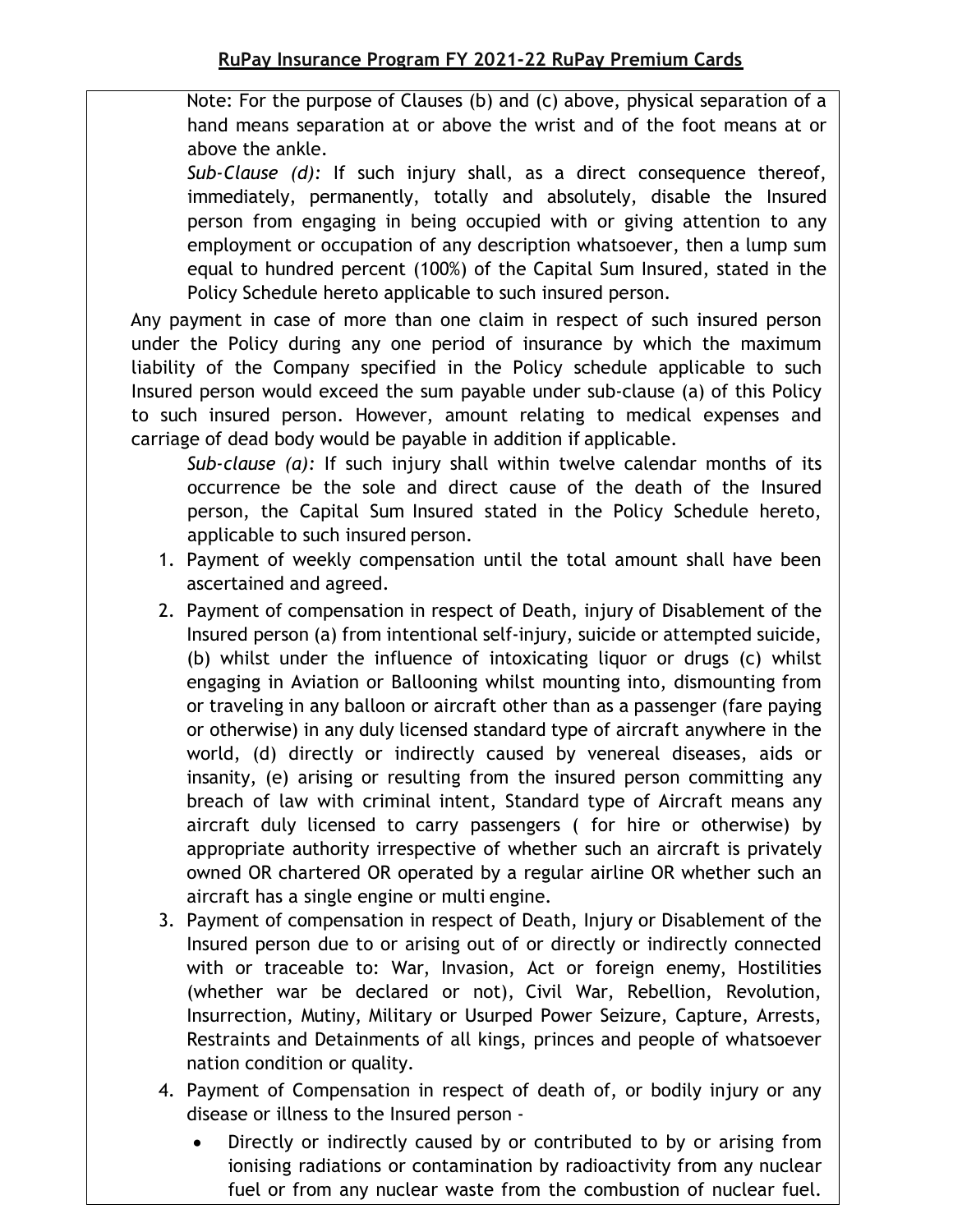For the purpose of this exception, combustion shall include any selfsustaining process of nuclear fission

- Directly or indirectly caused by or contributed to by or arising from nuclear weapons material.
- Provided also that the due observance and fulfillment of the terms and conditions of this Policy (which conditions and all endorsements hereon are to be read as part of this Policy) shall so far as they relate to anything to be done or not to be done by the Insured and/or Insured person be a condition precedent to any liability of the Company under this Policy.

5. Pregnancy Exclusion Clause : The Insurance under this Policy shall not extend to cover death or disablement resulting directly or indirectly caused by contributed to or aggravated or prolonged by child birth or from pregnancy or in consequence thereof.

# Q19. Is there is provision for interim relief on Insurance?

- Ans. There is no provision for interim relief until establishment of entitlement upon which the claim is payable as qualified.
- Q20. If the incident occurs in a timeline of 90 days of issuance of the RuPay card, thereby not giving a window of 90 days qualifying criteria for doing a transaction in order to be eligible for the insurance benefit, is the Cover still valid?
- Ans. Yes, as an exception in such cases the cover is still valid and can be intimated as applicable for Premium Cardholders.
- Q21. Since the cover is effective 1st April, 2021 and upto 31st March, 2022 if incident happens on 15th April, 2021 and the transaction has happened prior to the policy period is the cover valid?

Ans. Yes, as long as the incident has happened in the policy period the cover is valid.

- Q22. For how many cards will I be eligible for the compensation of Insurance cover?
- Ans. The Insurance policy is applicable for the compensation of only one eligible RuPay card per cardholder or per customer, even if multiple cards held by cardholder of same / different banks meet the eligibility criteria. The choice of the card for the claim would rest with the customer.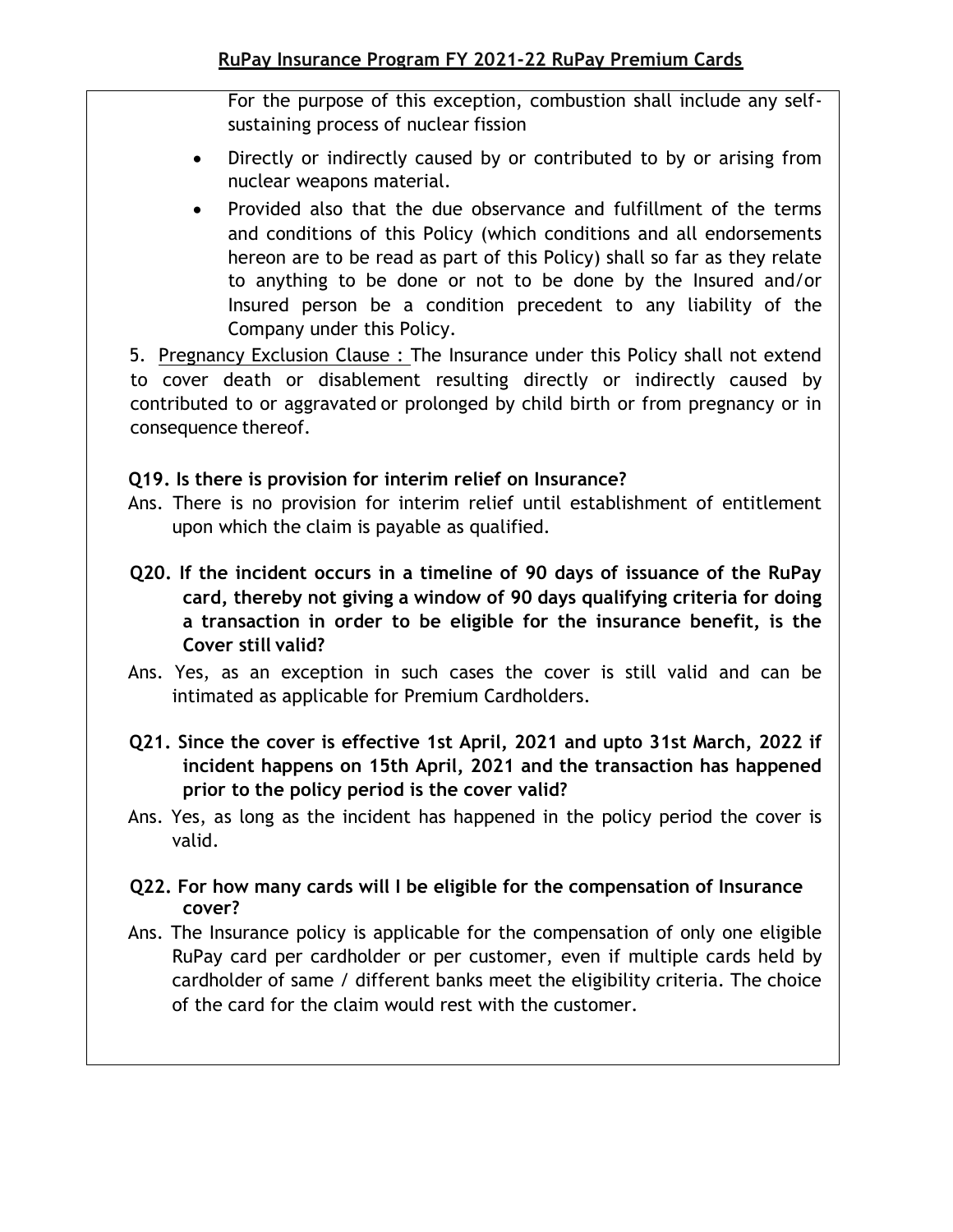Annexure II C- Claim form



# TATA-AIG GENERAL INSURANCE COMPANY LTD

Address: A-501, 5th Floor, Bldg No -4, Infinity Park, Dindoshi, Malad (East), Mumbai – 400097

# Personal Accident Insurance Claim form for RuPay Cardholder's

#### IMPORTANT

1. Issuance of this form is not an admission of Liability or a waiver of the terms, conditions and exceptions of the insurance contract. 2 .No claim will be admitted without a Medical Report as per format to be obtained at claimant's

expense. 3. Claim form for Accidental Death/Dismemberment of RuPay Platinum / Select Cardholder's (To be submitted at the Branch)

#### Policy No. for Platinum Card- 0238443404

Policy No. for Select Card - 0238443469 Claim No.

#### 1 PERSONAL DETAILS

| Name of RuPay Cardholder                                                                                                                                                                                                                                                                                                |                                       |
|-------------------------------------------------------------------------------------------------------------------------------------------------------------------------------------------------------------------------------------------------------------------------------------------------------------------------|---------------------------------------|
| Address                                                                                                                                                                                                                                                                                                                 |                                       |
| Occupation<br>Age                                                                                                                                                                                                                                                                                                       | City____________State___________      |
| Type of RuPay Card held (please tick):<br>RuPay Platinum Card (Debit)<br>RuPay Platinum Card (Credit)<br>RuPay Select Card (Credit)<br>RuPay Select Card (Debit)                                                                                                                                                        | <b>Bank Account</b><br>RuPay Card No. |
|                                                                                                                                                                                                                                                                                                                         |                                       |
| Any other RuPay Card held by the same person.: YES / NO                                                                                                                                                                                                                                                                 |                                       |
| 2 CLAIMANT (NOMINEE) DETAILS (Mandatory for Death claims)                                                                                                                                                                                                                                                               |                                       |
| Name of the Nominee (Claimant)<br><u>Laten and the substantiant</u> and the Nominee (Claimant)<br>(As per Bank Records)<br>Address                                                                                                                                                                                      |                                       |
|                                                                                                                                                                                                                                                                                                                         |                                       |
| 3 BRANCH DETAILS (FOR CUSTOMER)                                                                                                                                                                                                                                                                                         |                                       |
| <b>Bank Name</b><br>Name of Branch<br>Address<br>$City$ and $(x)$ and $(x)$ and $(x)$ and $(x)$ and $(x)$ and $(x)$ and $(x)$ and $(x)$ and $(x)$ and $(x)$ and $(x)$ and $(x)$ and $(x)$ and $(x)$ and $(x)$ and $(x)$ and $(x)$ and $(x)$ and $(x)$ and $(x)$ and $(x)$ and $(x)$ and $(x)$ and $(x)$ a<br><b>PIN</b> |                                       |

| .                          |                        |  |
|----------------------------|------------------------|--|
| <b>IFSC code of Branch</b> | Name of Branch Contact |  |
| Mobile Number              | <b>Email</b>           |  |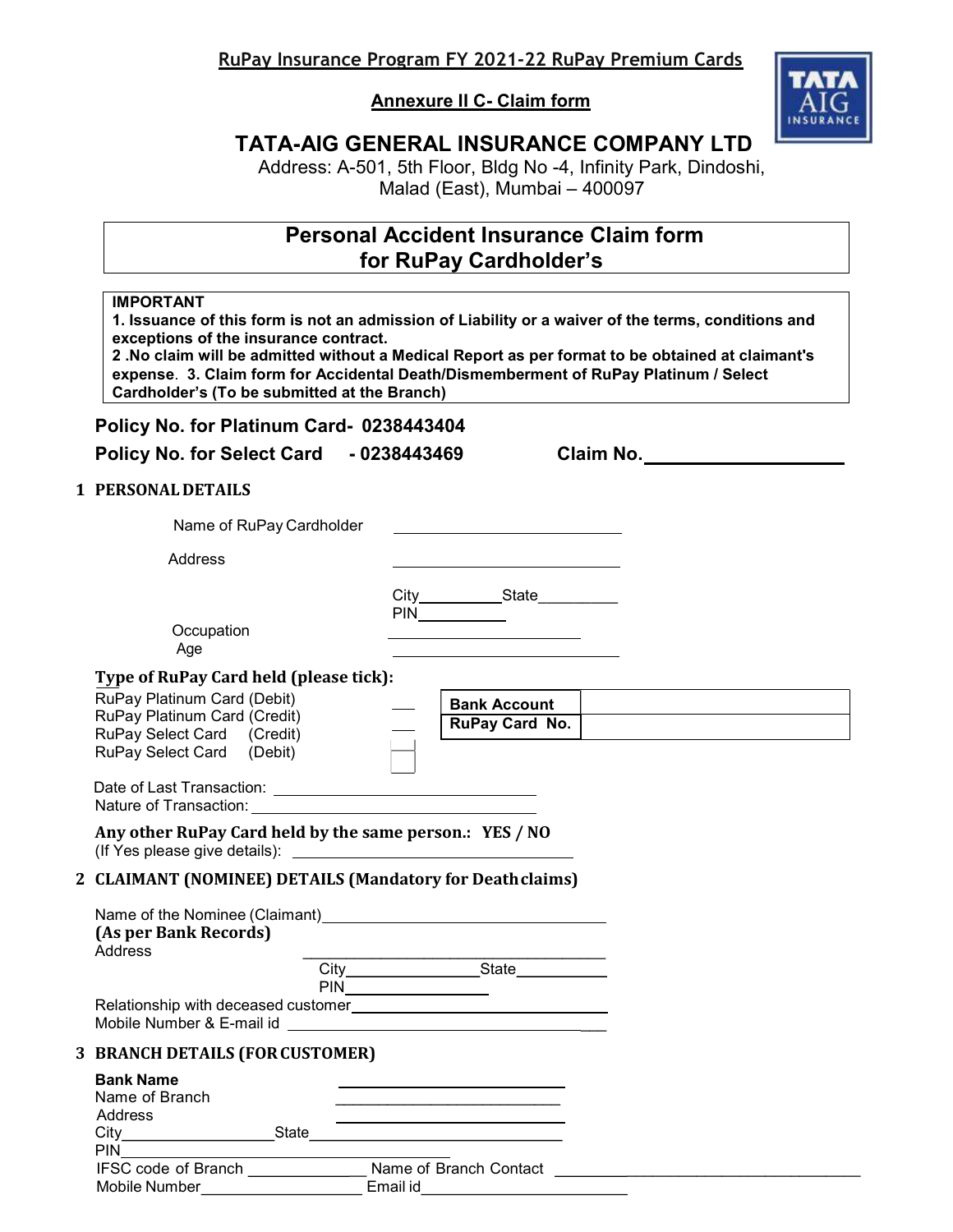**The Corporation** 

| <b>4 DETAILS OF ACCIDENT</b><br>Nature of claim                                                       | DEATH / DISABLEMENT / DISMEMBERMENT                                                                                                                                                                                           |  |
|-------------------------------------------------------------------------------------------------------|-------------------------------------------------------------------------------------------------------------------------------------------------------------------------------------------------------------------------------|--|
| Date of Incident<br>Date of Death (if applicable)                                                     | the control of the control of the control of the control of the control of the control of the control of the control of the control of the control of the control of the control of the control of the control of the control |  |
| <b>Cause Description</b>                                                                              |                                                                                                                                                                                                                               |  |
| <b>5 DETAILS OF INJURIES</b>                                                                          |                                                                                                                                                                                                                               |  |
| Total Disablement (if any)<br>Percentage                                                              |                                                                                                                                                                                                                               |  |
| <b>6 WITNESSES</b><br>1) Name______________________________<br>Address_______________________________ | 2) Name __________________________<br>Address ________________________                                                                                                                                                        |  |
| Contact No.                                                                                           | Contact No.                                                                                                                                                                                                                   |  |
| <b>7 TREATMENT DETAILS</b><br>A Casualty Doctor<br>Name                                               |                                                                                                                                                                                                                               |  |
| Address<br>Phone<br>Registration No                                                                   |                                                                                                                                                                                                                               |  |
| B Hospital(s) if Hospitalized<br>Name                                                                 |                                                                                                                                                                                                                               |  |
| Address<br>Phone No                                                                                   |                                                                                                                                                                                                                               |  |
| <b>8 AMOUNT OF CLAIM</b>                                                                              |                                                                                                                                                                                                                               |  |
| A Permanent Disablement                                                                               | Amount (Rs) --------------------------                                                                                                                                                                                        |  |
| <b>B</b> Death                                                                                        | Amount (Rs) ---------------------------                                                                                                                                                                                       |  |
| <b>9 PAST HISTORY</b>                                                                                 |                                                                                                                                                                                                                               |  |

A. Have you made any claims in the PAST with TATA AIG or other insurance company? YES/NO

B. If YES, please give details including accident and Insurance details

I hereby declare that I have suffered injuries as described above and all the details given are ABSOLUTELY TRUE AND CORRECT. I hereby agree to forfeit all my rights to compensation if any of the foregoing facts and /or details are found to be false or incorrect. I further authorize the hospital, doctor diagnostic laboratory, organization, establishment or any other body or person dealt with in the course of this claim to give any information or document sought for by the Insurance Company.

| Signature of the Insured/Claimant |
|-----------------------------------|
| Date:                             |
| Place:                            |

Signature of Incumbent with branch Seal Date: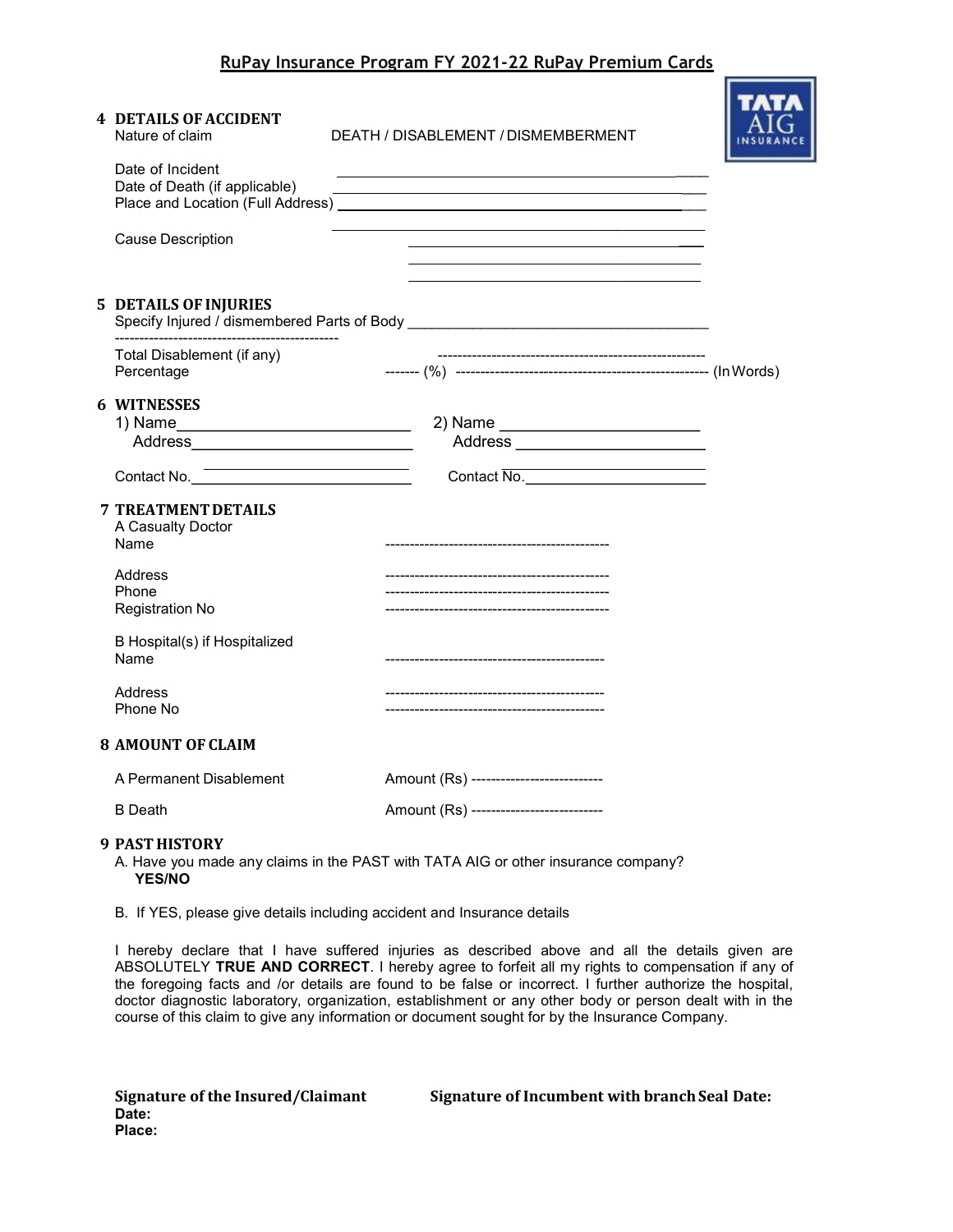Annexure II D- Declaration form



# Declaration from Bank

| We |                                                                                                                    |  | having |  |
|----|--------------------------------------------------------------------------------------------------------------------|--|--------|--|
|    |                                                                                                                    |  |        |  |
|    |                                                                                                                    |  |        |  |
|    |                                                                                                                    |  |        |  |
|    | Account opening date: _______________                                                                              |  |        |  |
|    | Card type : [PLATINUM / SELECT / OTHER- please specify]                                                            |  |        |  |
| А. | Details of Card induced transaction qualifying for the RuPay Insurance Program 2021-22                             |  |        |  |
|    | Date of Transaction:                                                                                               |  |        |  |
|    | Type of Transaction:<br>the control of the control of the control of                                               |  |        |  |
|    | <u> 1980 - Johann John Stone, Amerikaansk politiker (</u><br>Brief Description of transaction:                     |  |        |  |
|    | [Copy of entire 45 days Account Statement of cardholder with highlighted qualifying<br>transaction to be attached] |  |        |  |
| В. | Details of Nominee / Legal Heir                                                                                    |  |        |  |
|    |                                                                                                                    |  |        |  |
|    |                                                                                                                    |  |        |  |
|    |                                                                                                                    |  |        |  |
|    |                                                                                                                    |  |        |  |
|    |                                                                                                                    |  |        |  |
|    |                                                                                                                    |  |        |  |

[Copy of Pass Book / Cancelled Cheque of Nominee/Legal Heir's A/c. to be attached] [In case Nominee details are not available, Legal Procedure to be adopted as per bank's guidelines and Legal Heirs details to be provided.]

 $\overline{\phantom{a}}$ 

AUTHORISED SIGNATORY WITH BANK SEAL.